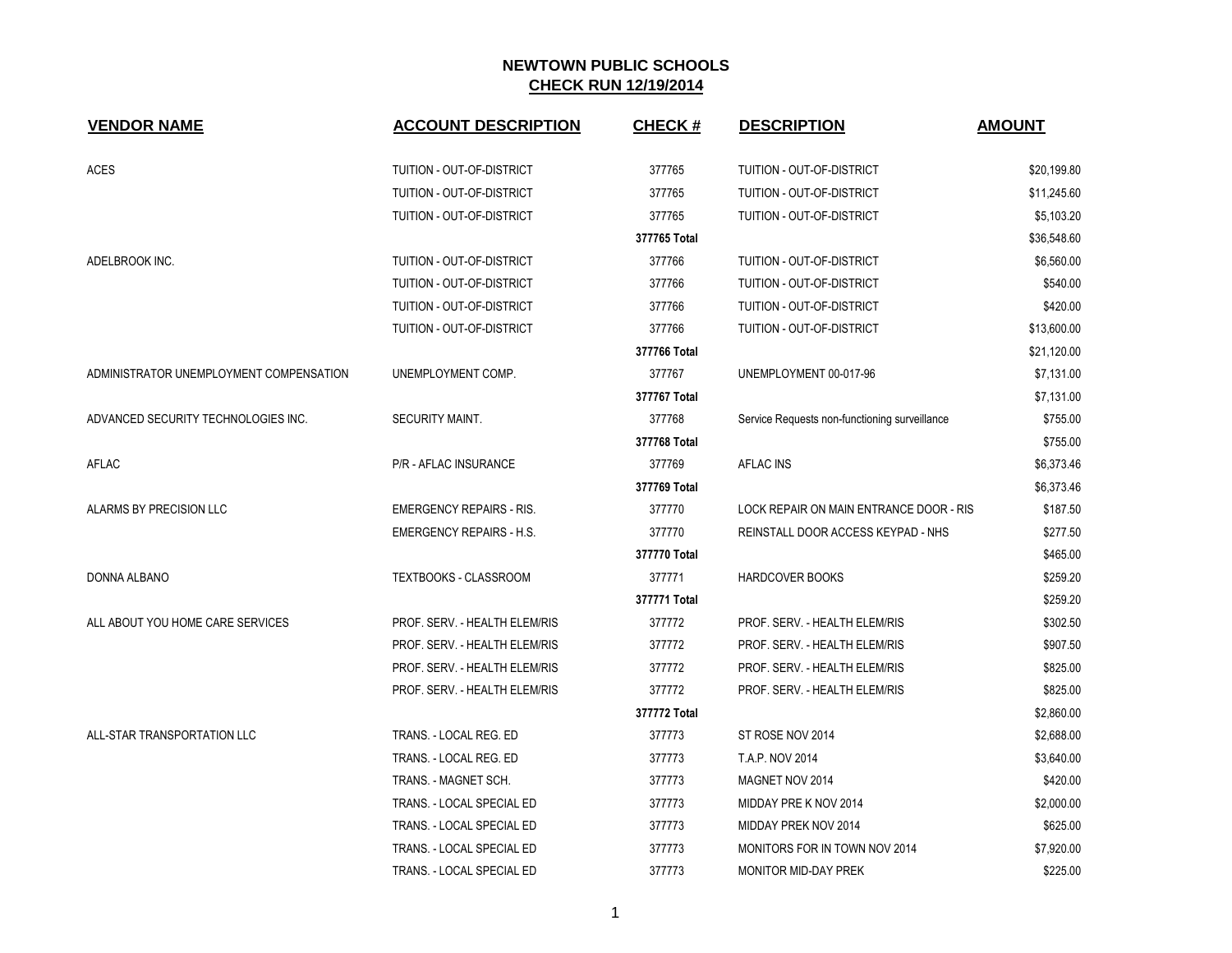| <b>VENDOR NAME</b>               | <b>ACCOUNT DESCRIPTION</b> | <b>CHECK#</b> | <b>DESCRIPTION</b>                        | <b>AMOUNT</b> |
|----------------------------------|----------------------------|---------------|-------------------------------------------|---------------|
| ALL-STAR TRANSPORTATION LLC      | TRANS. - OUT-OF-DISTRICT   | 377773        | WORKERS PROGRAM NOV 2014                  | \$500.00      |
|                                  | TRANS. - OUT-OF-DISTRICT   | 377773        | WORKER PROGRAM DANBURY NOV 2014           | \$750.00      |
|                                  | TRANS. - OUT-OF-DISTRICT   | 377773        | TRANSP TRANSITION CLASS NOV 2014          | \$540.00      |
|                                  | TRANS. - LOCAL REG. ED     | 377773        | LOCAL TRANS FOR 2014-15 SCHOOL YEAREAC    | \$226,534.02  |
|                                  | TRANS. - PRIVATE           | 377773        | ST. ROSE TRANS                            | \$21,498.29   |
|                                  | <b>TRANS. - PRIVATE</b>    | 377773        | <b>FRASER WOODS TRANS</b>                 | \$5,015.00    |
|                                  | <b>TRANS. - PRIVATE</b>    | 377773        | <b>HOUSATONIC VALLEY TRANS</b>            | \$4,867.50    |
|                                  | TRANS. - MAGNET SCH.       | 377773        | MAGNET TRANS FOR 2014-15                  | \$2,970.00    |
|                                  | TRANS. - MAGNET SCH.       | 377773        | <b>ECA/ACCES TRANS</b>                    | \$4,130.00    |
|                                  | TRANS. - MAGNET SCH.       | 377773        | <b>RCA/CES TRANS</b>                      | \$4,130.00    |
|                                  | TRANS. - NONNEWAUG         | 377773        | NONNEWAUG TRANS                           | \$3,891.50    |
|                                  | TRANS. - VO/TECH.          | 377773        | <b>HATS TRANS</b>                         | \$5,339.50    |
|                                  | TRANS. - LOCAL SPECIAL ED  | 377773        | LOCAL SPED TRANS - W/C BUSES              | \$16,195.50   |
|                                  | TRANS. - LOCAL SPECIAL ED  | 377773        | LOCAL SPED TRANS                          | \$14,900.00   |
|                                  | STUDENT TRAVEL - SPORTS    | 377773        | SPORTS TRANSPORTATION                     | \$985.00      |
|                                  | STUDENT TRAVEL - SPORTS    | 377773        | SPORTS TRANSPORTATION                     | \$350.00      |
|                                  | STUDENT TRAVEL - SPORTS    | 377773        | SPORTS TRANSPORTATION                     | \$490.00      |
|                                  | STUDENT TRAVEL - SPORTS    | 377773        | SPORTS TRANSPORTATION                     | \$840.00      |
|                                  | STUDENT TRAVEL - MUSIC     | 377773        | 2 buses to travel from SH/Chalk Hill      | \$130.00      |
|                                  | STUDENT TRAVEL - CLASSROOM | 377773        | Transportation 11/5 Math Team to Wi       | \$210.00      |
|                                  | STUDENT TRAVEL - CLASSROOM | 377773        | UNIFIED THEATER TO LONG WHARF             | \$260.00      |
|                                  | STUDENT TRAVEL - SPORTS    | 377773        | For transportation to basketball games.   | \$225.00      |
|                                  |                            | 377773 Total  |                                           | \$332,269.31  |
| ALTUS POWER FUNDS, LLC SERIES II | ELECTRICITY - M.S.         | 377774        | ELEC 8366.000 KWH                         | \$711.95      |
|                                  |                            | 377774 Total  |                                           | \$711.95      |
| AMAZON                           | SUPPLIES - LIBRARY         | 377775        | Amazon Book and Supplies order            | (\$0.96)      |
|                                  | SUPPLIES - LIBRARY         | 377775        | Amazon Book and Supplies order            | \$18.00       |
|                                  | MEMBERSHIPS - LIBRARY      | 377775        | Amazon book order *see attached           | \$22.28       |
|                                  | <b>SUPPLIES - LIBRARY</b>  | 377775        | Amazon Book and Supply Order              | \$10.12       |
|                                  | SUPPLIES - LIBRARY         | 377775        | Amazon Book and Supply Order              | \$12.99       |
|                                  | SUPPLIES - LIBRARY         | 377775        | shipping                                  | \$3.99        |
|                                  | <b>SUPPLIES - LIBRARY</b>  | 377775        | Amazon Book and Supply Order see attached | \$170.72      |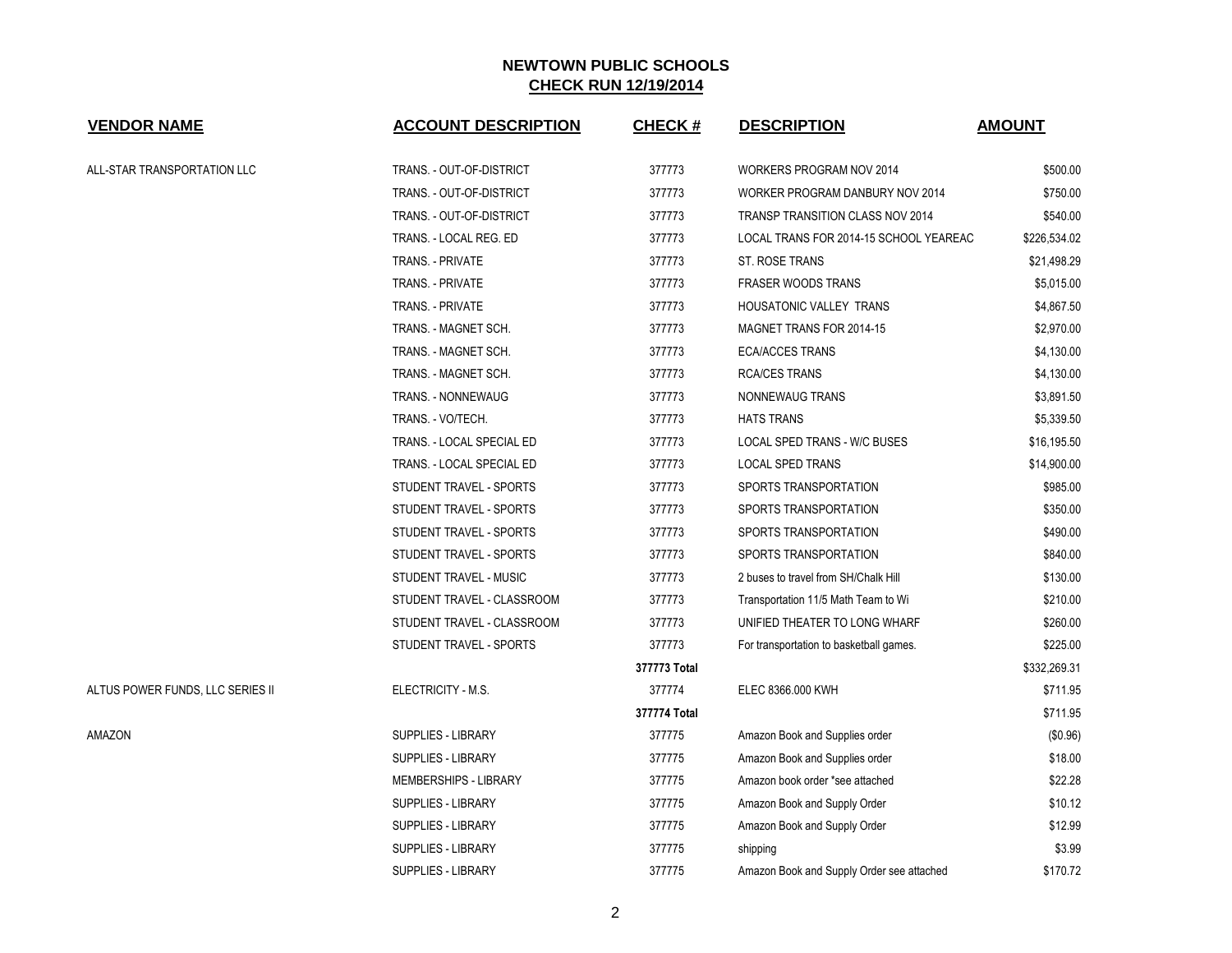| <b>VENDOR NAME</b>                  | <b>ACCOUNT DESCRIPTION</b>       | <b>CHECK#</b> | <b>DESCRIPTION</b>                            | <b>AMOUNT</b> |
|-------------------------------------|----------------------------------|---------------|-----------------------------------------------|---------------|
| AMAZON                              | SUPPLIES - LIBRARY               | 377775        | Amazon Book and Supply Order see attached     | \$13.37       |
|                                     | SUPPLIES - LIBRARY               | 377775        | Amazon Book Order *see attached*              | \$131.45      |
|                                     | SUPPLIES - LIBRARY               | 377775        | Amazon Book Order *see attached*              | \$26.70       |
|                                     | SUPPLIES - LIBRARY               | 377775        | Amazon Book and Supplies order *see attached* | \$50.38       |
|                                     | SUPPLIES - LIBRARY               | 377775        | Amazon Book and Supplies order *see attached* | \$91.13       |
|                                     | <b>SUPPLIES - LIBRARY</b>        | 377775        | Amazon Book and Supplies order *see attached* | \$78.55       |
|                                     | SUPPLIES - LIBRARY               | 377775        | Amazon Book and Supplies order *see attached* | \$74.96       |
|                                     | SUPPLIES - LIBRARY               | 377775        | Amazon Book and Supplies order *see attached* | \$16.17       |
|                                     |                                  | 377775 Total  |                                               | \$719.85      |
| AMAZON                              | <b>INSTR. SUPPLIES - SCIENCE</b> | 377776        | Dowling magnets                               | \$16.40       |
|                                     | INSTR. SUPPLIES - CLASSROOM      | 377776        | Expo Ultra fine dry erase markers             | \$47.92       |
|                                     | <b>INSTR. SUPPLIES - SCIENCE</b> | 377776        | Popcorn!                                      | \$7.15        |
|                                     | <b>INSTR. SUPPLIES - SCIENCE</b> | 377776        | Down the Drain - Conserving Water             | \$50.33       |
|                                     | <b>INSTR. SUPPLIES - SCIENCE</b> | 377776        | Popcorn!                                      | \$78.65       |
|                                     | <b>INSTR. SUPPLIES - SCIENCE</b> | 377776        | A Cool Drink of Water                         | \$28.60       |
|                                     | <b>INSTR. SUPPLIES - SCIENCE</b> | 377776        | Sound                                         | \$216.00      |
|                                     |                                  | 377776 Total  |                                               | \$445.05      |
| AMAZON                              | <b>SUPPLIES - LIBRARY</b>        | 377777        | Book The boy in the stripped Pajamas          | \$7.35        |
|                                     | SUPPLIES - LIBRARY               | 377777        | Book The art of keeping cool                  | \$6.91        |
|                                     | SUPPLIES - LIBRARY               | 377777        | Shipping and handling \$10.00                 | \$0.91        |
|                                     | <b>SUPPLIES - LIBRARY</b>        | 377777        | <b>Book Milkweed</b>                          | \$15.27       |
|                                     | SUPPLIES - LIBRARY               | 377777        | Book A Boy No More                            | \$6.99        |
|                                     | SUPPLIES - LIBRARY               | 377777        | Shipping and handling                         | \$1.41        |
|                                     | TEXTBOOKS - CLASSROOM            | 377777        | Conferring with Readers                       | \$321.16      |
|                                     | TEXTBOOKS - CLASSROOM            | 377777        | Shipping/Handling                             | \$20.44       |
|                                     | TEXTBOOKS - CLASSROOM            | 377777        | Conferring with Readers                       | \$252.34      |
|                                     | TEXTBOOKS - CLASSROOM            | 377777        | Shipping/Handling                             | \$16.06       |
|                                     | OTHER SUPPLIES - STAFF DEVELOP.  | 377777        | Discovering DaVINCI Complexities              | \$39.99       |
|                                     |                                  | 377777 Total  |                                               | \$688.83      |
| AMERICAN INDUSTRIAL TECNOLOGIES LLC | <b>B&amp;G CONTRACTED SERV.</b>  | 377778        | WATER TREATMENT PROGRAM                       | \$250.00      |
|                                     |                                  | 377778 Total  |                                               | \$250.00      |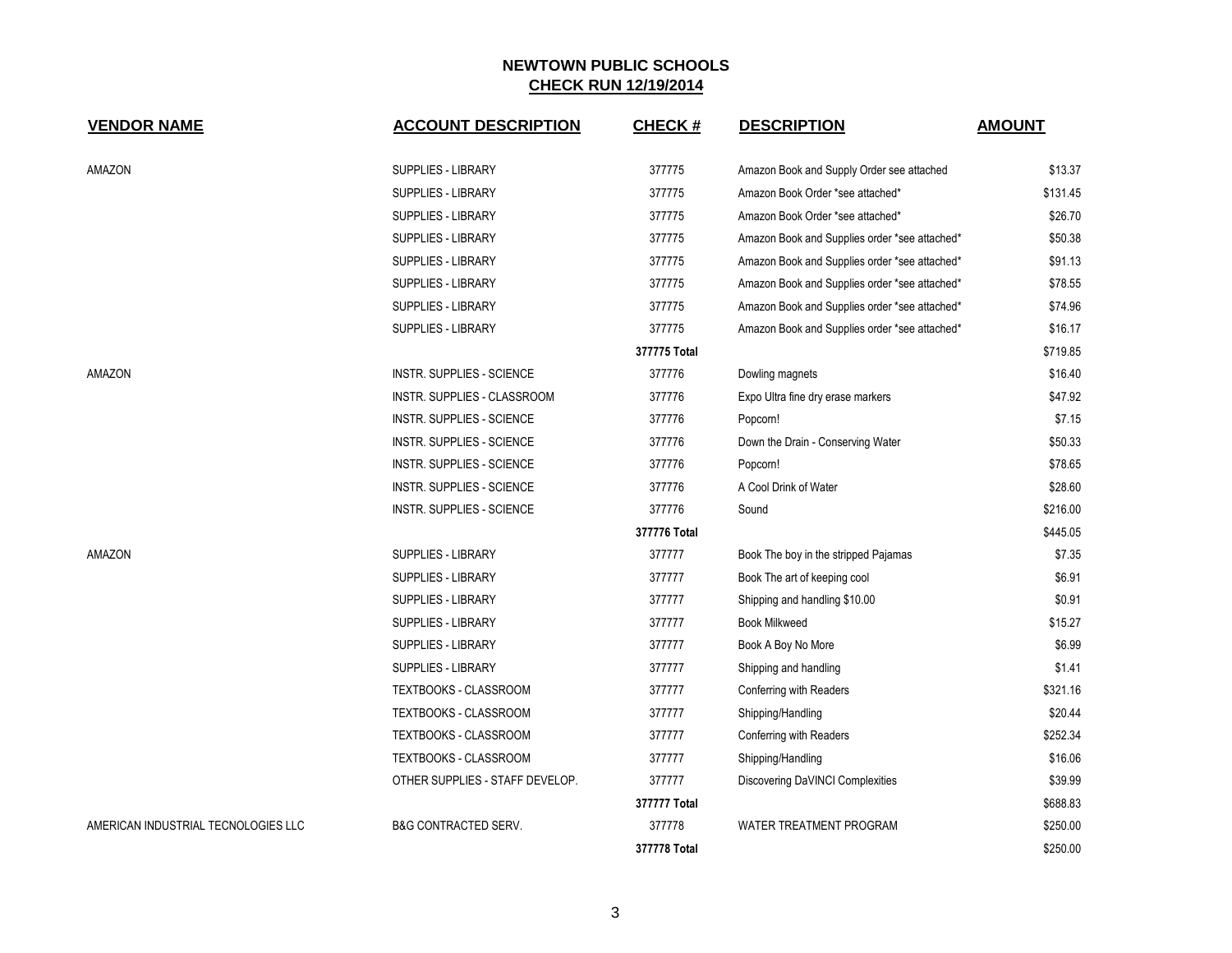| <b>VENDOR NAME</b>            | <b>ACCOUNT DESCRIPTION</b>     | <b>CHECK#</b> | <b>DESCRIPTION</b>                      | <b>AMOUNT</b> |
|-------------------------------|--------------------------------|---------------|-----------------------------------------|---------------|
| AMERICAN RED CROSS            | STAFF TRAIN. - HEALTH ADMIN.   | 377779        | CPR/FIRST AID TRAINING 2014/15          | \$149.00      |
|                               | STAFF TRAIN. - HEALTH ADMIN.   | 377779        | CPR/FIRST AID TRAINING 2014/15          | \$19.00       |
|                               |                                | 377779 Total  |                                         | \$168.00      |
| APPLE INC.                    | INSTR. SUPPLIES - COMPUTER ED. | 377780        | Lightning to USB Cable (0.5m)           | \$38.00       |
|                               | INSTR. SUPPLIES - COMPUTER ED. | 377780        | Lightning to USB Cable (0.5m)           | \$39.90       |
|                               | EQUIPMENT - INFO. TECH.        | 377780        | AppleCare Protection Plan S3130LL       | \$915.00      |
|                               |                                | 377780 Total  |                                         | \$992.90      |
| AQUARION WATER COMPANY OF CT  | WATER - H.                     | 377781        | WATER 200332183 28 THOU. GAL            | \$370.55      |
|                               | WATER - M.G.                   | 377781        | WATER 200331002 47 THOU GAL             | \$478.76      |
|                               | WATER - M.S.                   | 377781        | WATER 200330637 94 THOU. GAL            | \$746.43      |
|                               | WATER - H.S.                   | 377781        | WATER 200328870 187, THOU, GAL          | \$1,269.68    |
|                               | WATER - H.S.                   | 377781        | WATER 200331205                         | \$34.11       |
|                               | WATER - H.S.                   | 377781        | WATER 200328345                         | \$204.70      |
|                               |                                | 377781 Total  |                                         | \$3,104.23    |
| <b>PRIVATE</b>                | PROF. SERV. - PSYCH/MED. EVAL. | 377782        | PROF. SERV. - PSYCH/MED. EVAL.          | \$2,500.00    |
|                               | PROF. SERV. - PSYCH/MED. EVAL. | 377782        | PROF. SERV. - PSYCH/MED. EVAL.          | \$1,458.22    |
|                               |                                | 377782 Total  |                                         | \$3,958.22    |
| ARC-O-ROOTER LLC              | <b>EMERGENCY REPAIRS - H.</b>  | 377783        | SNAKE MAIN LINE - HAWLEY                | \$305.00      |
|                               |                                | 377783 Total  |                                         | \$305.00      |
| ASSOCIATED REFUSE HAULERS     | <b>REFUSE REMOVAL</b>          | 377784        | REFUSE DISPOSAL - ALL SCHOOLS 2014-15   | \$7,508.07    |
|                               | <b>REFUSE REMOVAL</b>          | 377784        | REFUSE DISPOSAL - ALL SCHOOLS 2014-15   | \$58.00       |
|                               | <b>REFUSE REMOVAL</b>          | 377784        | REFUSE DISPOSAL - ALL SCHOOLS 2014-15   | \$172.00      |
|                               | <b>REFUSE REMOVAL</b>          | 377784        | REFUSE DISPOSAL - ALL SCHOOLS 2014-15   | \$80.00       |
|                               | <b>REFUSE REMOVAL</b>          | 377784        | REFUSE DISPOSAL - ALL SCHOOLS 2014-15   | \$116.00      |
|                               | <b>REFUSE REMOVAL</b>          | 377784        | REFUSE DISPOSAL - ALL SCHOOLS 2014-15   | \$244.00      |
|                               | <b>REFUSE REMOVAL</b>          | 377784        | REFUSE DISPOSAL - ALL SCHOOLS 2014-15   | \$118.00      |
|                               | <b>REFUSE REMOVAL</b>          | 377784        | REFUSE DISPOSAL - ALL SCHOOLS 2014-15   | \$295.00      |
|                               |                                | 377784 Total  |                                         | \$8,591.07    |
| ATRION NETWORKING CORPORATION | EQUIPMENT - INFO. TECH.        | 377785        | CON-SNTP-WC3654PS - Cisco Catalyst 3650 | \$1,046.00    |
|                               |                                | 377785 Total  |                                         | \$1,046.00    |
| <b>AUTO HOME COMMERCIAL</b>   | B. & G. REPAIRS - M.S.         | 377786        | OUTDOOR SPEAKER SYSTEM INSTALL          | \$4,226.20    |
|                               | B. & G. REPAIRS - M.G.         | 377786        | INTERCOM / PAGING REPAIRS - MG          | \$859.06      |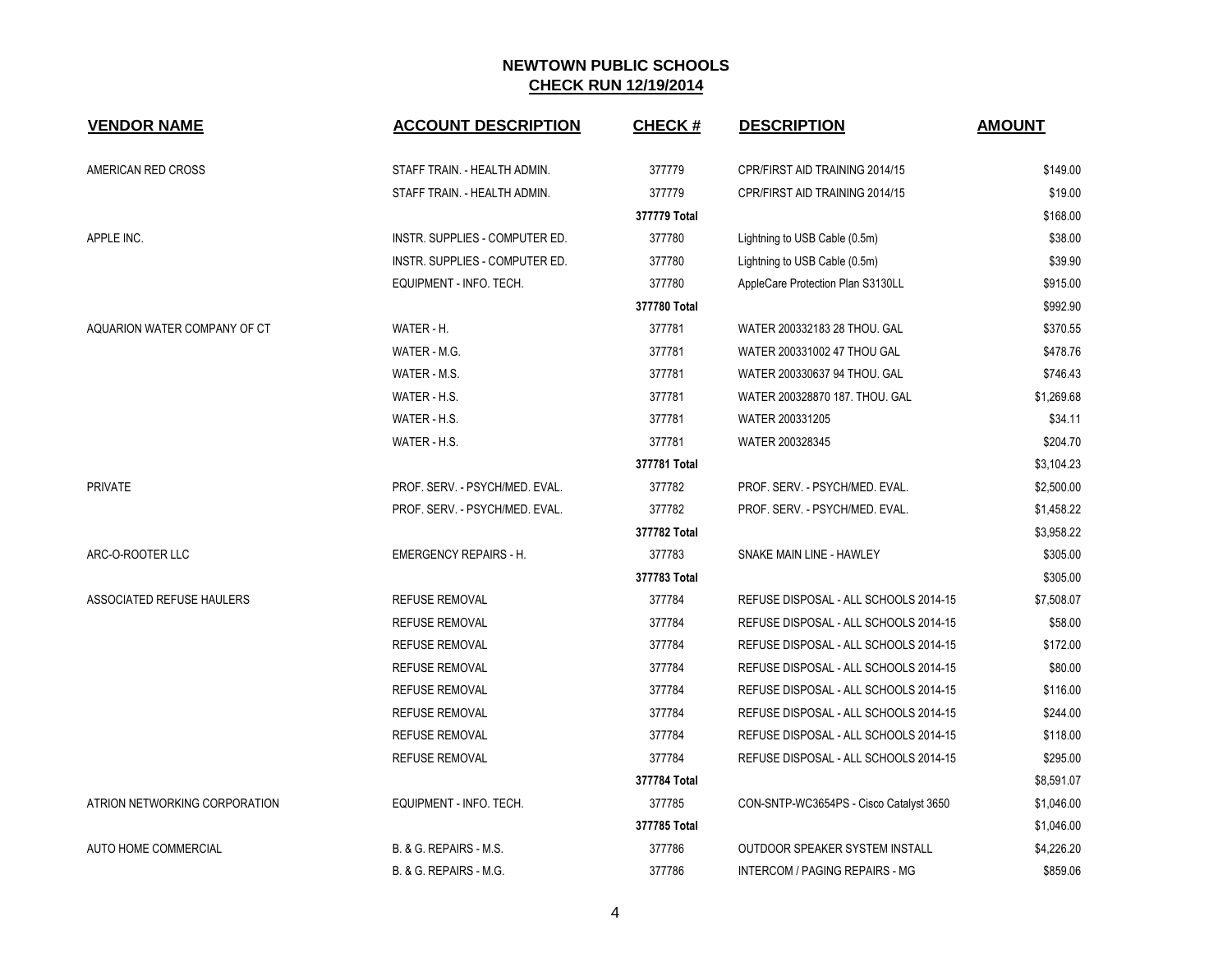| <b>VENDOR NAME</b>                   | <b>ACCOUNT DESCRIPTION</b>         | CHECK #      | <b>DESCRIPTION</b>                        | <b>AMOUNT</b> |
|--------------------------------------|------------------------------------|--------------|-------------------------------------------|---------------|
| AUTO HOME COMMERCIAL                 | B. & G. REPAIRS - HOM.             | 377786       | REPLACE CLOCK / SYNCHRONIZE CLOCKS        | \$734.67      |
|                                      | B. & G. REPAIRS - M.S.             | 377786       | REPLACE CLOCKS / SYNCHRONIZE BELLS        | \$1,160.24    |
|                                      | B. & G. REPAIRS - H.S.             | 377786       | REPAIR INTERCOM PAGING IN AUTO SHOP       | \$848.76      |
|                                      |                                    | 377786 Total |                                           | \$7,828.93    |
| <b>B &amp; G PIPING COMPANY INC.</b> | B. & G. REPAIRS - H.               | 377787       | <b>REPIPING WORK - HAWLEY</b>             | \$1,310.00    |
|                                      | B. & G. REPAIRS - M.G.             | 377787       | REPLACE LEAKING PIPE FITTING - MG         | \$345.00      |
|                                      |                                    | 377787 Total |                                           | \$1,655.00    |
| BEHAVIORAL CONSULTING ASSOCIATES LLC | PROF. SERV. - PSYCH/MED. EVAL.     | 377788       | <b>SCORED AFLS REPORT</b>                 | \$1,260.00    |
|                                      |                                    | 377788 Total |                                           | \$1,260.00    |
| <b>BER</b>                           | STAFF TRAIN. - CLASSROOM           | 377789       | Registration to What s New in Children    | \$956.00      |
|                                      |                                    | 377789 Total |                                           | \$956.00      |
| BERCHEM, MOSES & DEVLIN, P.C.        | PROF. SERV. - SP. ED. LEGAL        | 377790       | SP. ED. SERV                              | \$11,493.00   |
|                                      | PROF. SERV. - SUPER.               | 377790       | <b>GEN ED SERV</b>                        | \$52,119.16   |
|                                      |                                    | 377790 Total |                                           | \$63,612.16   |
| BETHEL OVERHEAD DOORS LLC            | <b>B&amp;G SUPPLIES - MAINT.</b>   | 377791       | REMOTE CONTROLS FOR OVERHEAD DOORS        | \$105.00      |
|                                      |                                    | 377791 Total |                                           | \$105.00      |
| KATHLEEN BIVONA                      | INSTR. SUPPLIES - CLASSROOM        | 377792       | <b>SUPPLIES</b>                           | \$39.95       |
|                                      |                                    | 377792 Total |                                           | \$39.95       |
| <b>BLANCHETTE SPORTING GOODS</b>     | <b>INSTR. SUPPLIES - SPORTS</b>    | 377793       | STAMPED GAME BALLS- FOOTBALLS             | \$1,140.00    |
|                                      | <b>INSTR. SUPPLIES - SPORTS</b>    | 377793       | <b>COLD PACK</b>                          | \$84.00       |
|                                      |                                    | 377793 Total |                                           | \$1,224.00    |
| <b>BLICK ART MATERIALS</b>           | <b>INSTR. SUPPLIES - ART</b>       | 377794       | Crayola Water Color Pencils - B20522-2009 | \$183.88      |
|                                      | <b>INSTR. SUPPLIES - ART</b>       | 377794       | Sargent Art Crayon Watercolor             | \$80.00       |
|                                      | <b>INSTR. SUPPLIES - ART</b>       | 377794       | Elmer Glue - All - B23887-1004 - 4 oz.    | \$140.00      |
|                                      | <b>INSTR. SUPPLIES - ART</b>       | 377794       | Elmer Glue All 1.25 oz. - B23887-1003     | \$17.40       |
|                                      |                                    | 377794 Total |                                           | \$421.28      |
| BLUE LABEL BATTERY INC.              | REPAIRS - INFO. TECH.              | 377795       | Batteries, adapters and lamps for laptops | \$239.00      |
|                                      |                                    | 377795 Total |                                           | \$239.00      |
| THE BOOKSOURCE                       | TEXTBOOKS - CURR. DEVELOP.         | 377796       | MISC. BOOKS 6TH GRADE Q#39068             | \$197.04      |
|                                      |                                    | 377796 Total |                                           | \$197.04      |
| <b>JILL BRACKSIECK</b>               | <b>INSTR. SUPPLIES - CLASSROOM</b> | 377797       | <b>SUPPLIES</b>                           | \$100.82      |
|                                      |                                    | 377797 Total |                                           | \$100.82      |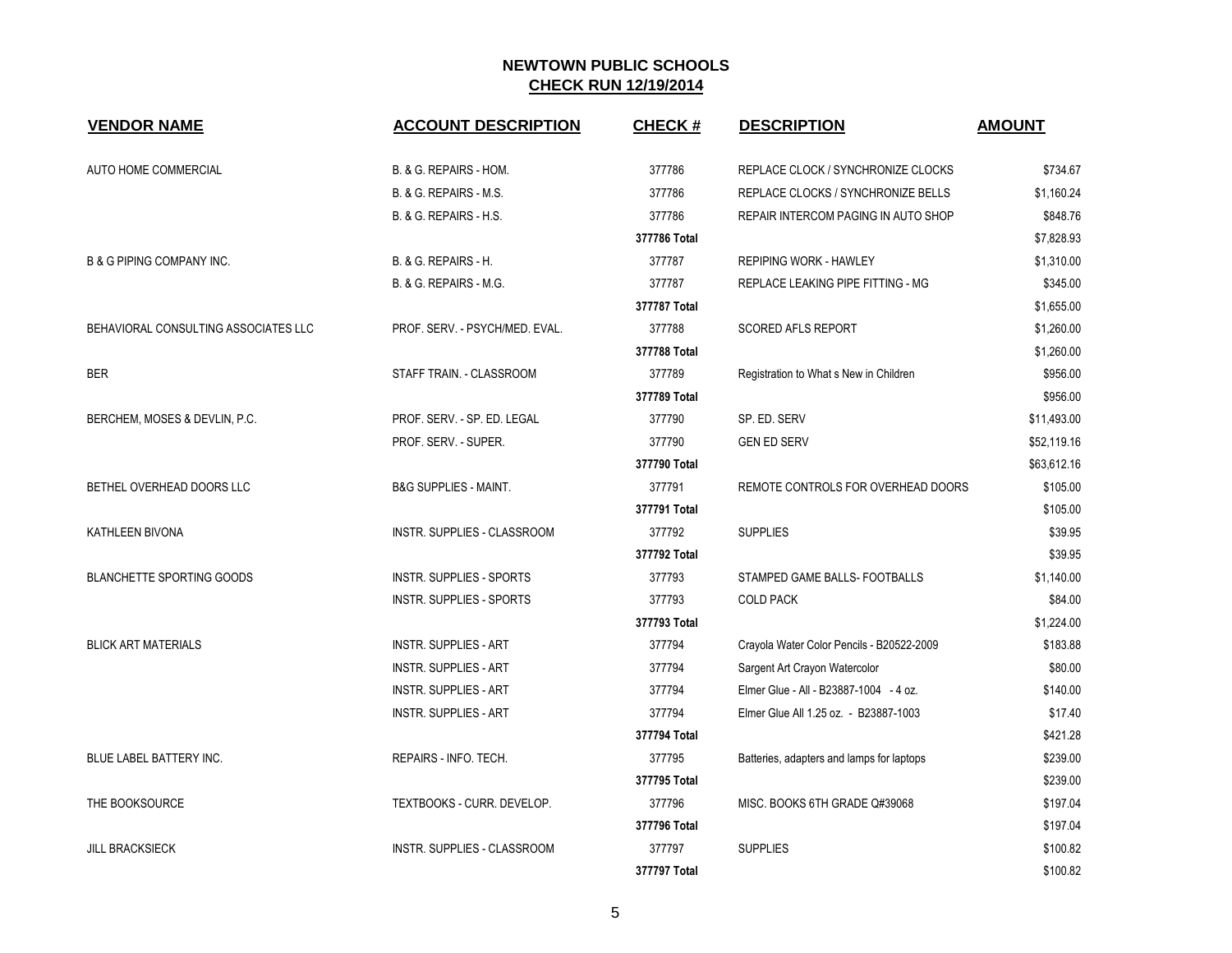| <b>VENDOR NAME</b>                  | <b>ACCOUNT DESCRIPTION</b>      | <b>CHECK#</b> | <b>DESCRIPTION</b>                      | <b>AMOUNT</b> |
|-------------------------------------|---------------------------------|---------------|-----------------------------------------|---------------|
| GINA BRADBURY P.T.                  | STAFF TRAVEL - PUPIL SERV.      | 377798        | TRAVEL NOV 2014                         | \$89.37       |
|                                     |                                 | 377798 Total  |                                         | \$89.37       |
| <b>THOMAS BRANT</b>                 | STAFF TRAVEL - PUPIL SERV.      | 377799        | SP ED ASSESSMENT                        | \$95.65       |
|                                     |                                 | 377799 Total  |                                         | \$95.65       |
| BROOKS ENVIRONMENTAL CONSULTING LLC | PROF. SERV. - B. & G.           | 377800        | ASBESTOS TESTING-NMS WING MOLD TESTING  | \$835.00      |
|                                     | PROF. SERV. - B. & G.           | 377800        | ASBESTOS TESTING-NMS / F WING MOLD TEST | \$385.00      |
|                                     |                                 | 377800 Total  |                                         | \$1,220.00    |
| <b>BSN SPORTS INC.</b>              | <b>INSTR. SUPPLIES - SPORTS</b> | 377801        | SPALDING TF 1000 LEGACY MEN'S           | \$359.94      |
|                                     | <b>INSTR. SUPPLIES - SPORTS</b> | 377801        | SPALDING TF 1000 LEGACY WOMEN           | \$359.94      |
|                                     | INSTR. SUPPLIES - SPORTS        | 377801        | MARK V BASKETBALL SCOREBOOK             | \$50.94       |
|                                     | <b>INSTR. SUPPLIES - SPORTS</b> | 377801        | SLIPP NOTT TRACTION SYSTEM              | \$99.99       |
|                                     | INSTR. SUPPLIES - SPORTS        | 377801        | GATORADE 70Z CUPS - B15                 | \$109.99      |
|                                     | <b>INSTR. SUPPLIES - SPORTS</b> | 377801        | DRY ERASE BOARD-B15                     | \$89.97       |
|                                     | <b>INSTR. SUPPLIES - SPORTS</b> | 377801        | <b>SHIPPING</b>                         | \$130.00      |
|                                     |                                 | 377801 Total  |                                         | \$1,200.77    |
| <b>BUG BUSTER INC.</b>              | <b>B&amp;G CONTRACTED SERV.</b> | 377802        | MONTHLY PEST CONTROL                    | \$77.89       |
|                                     | <b>B&amp;G CONTRACTED SERV.</b> | 377802        | MONTHLY PEST CONTROL                    | \$79.23       |
|                                     | <b>B&amp;G CONTRACTED SERV.</b> | 377802        | MONTHLY PEST CONTROL                    | \$79.23       |
|                                     | <b>B&amp;G CONTRACTED SERV.</b> | 377802        | MONTHLY PEST CONTROL                    | \$77.89       |
|                                     | <b>B&amp;G CONTRACTED SERV.</b> | 377802        | MONTHLY PEST CONTROL                    | \$80.11       |
|                                     | <b>B&amp;G CONTRACTED SERV.</b> | 377802        | MONTHLY PEST CONTROL                    | \$80.11       |
|                                     | <b>B&amp;G CONTRACTED SERV.</b> | 377802        | MONTHLY PEST CONTROL                    | \$86.27       |
|                                     |                                 | 377802 Total  |                                         | \$560.73      |
| BUREAU OF EDUCAT & RESEARCH INC     | STAFF TRAIN. - CLASSROOM        | 377803        | Common Core for Writing                 | \$219.00      |
|                                     | STAFF TRAIN. - CLASSROOM        | 377803        | Common Core for Writing                 | \$219.00      |
|                                     | STAFF TRAIN. - CLASSROOM        | 377803        | Common Core for Writing                 | \$219.00      |
|                                     | STAFF TRAIN. - CLASSROOM        | 377803        | Common Core for Writing                 | \$219.00      |
|                                     | STAFF TRAIN. - CLASSROOM        | 377803        | Common Core for Writing                 | \$219.00      |
|                                     |                                 | 377803 Total  |                                         | \$1,095.00    |
| <b>SABRINA BYRNE</b>                | STAFF TRAVEL - CLASSROOM        | 377804        | TRAVEL NOV 2014                         | \$53.20       |
|                                     |                                 | 377804 Total  |                                         | \$53.20       |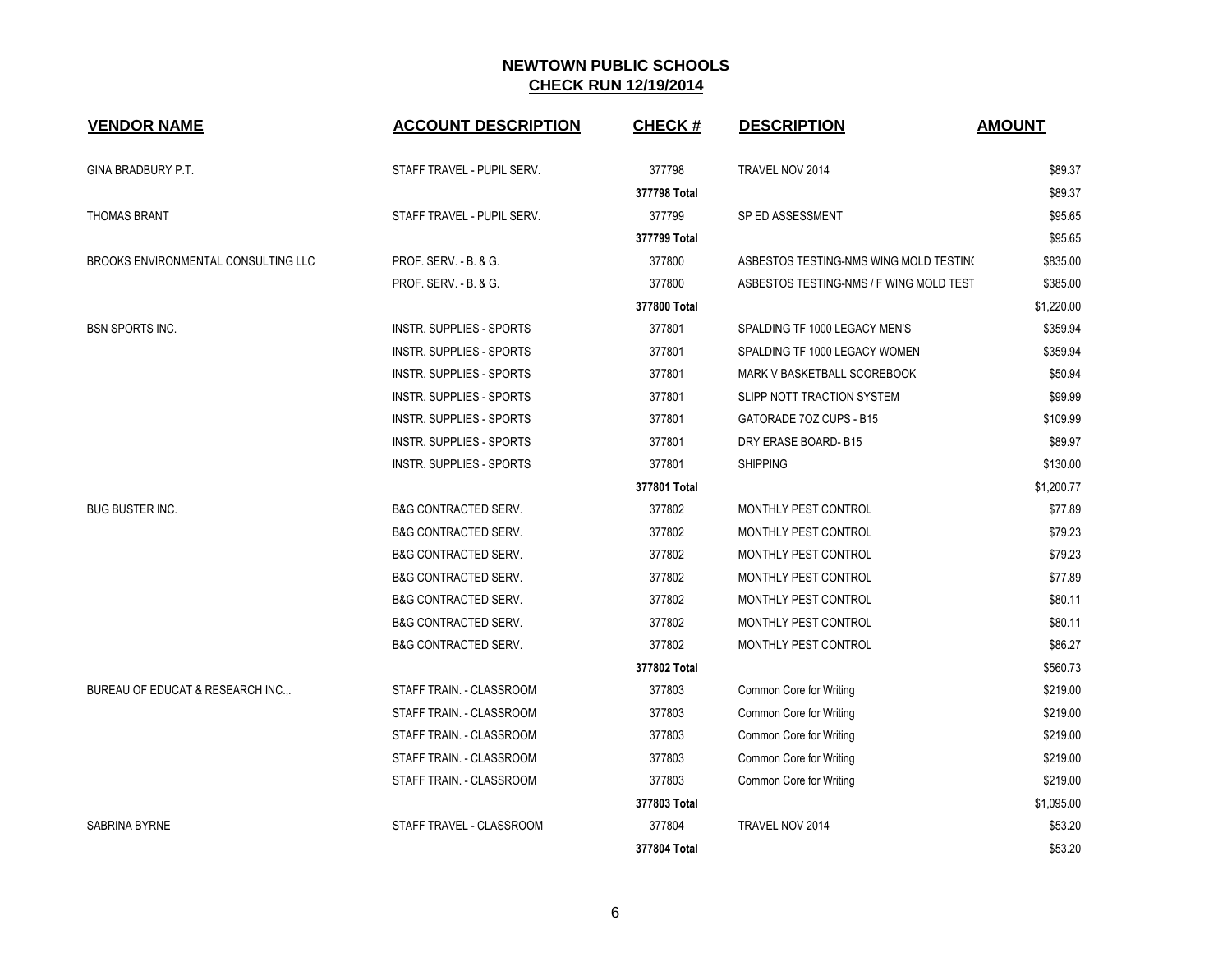| <b>VENDOR NAME</b>               | <b>ACCOUNT DESCRIPTION</b>          | <b>CHECK#</b> | <b>DESCRIPTION</b>                     | <b>AMOUNT</b> |
|----------------------------------|-------------------------------------|---------------|----------------------------------------|---------------|
| C-CO TECHNOLOGY INC.             | CONTRACTED SERV. - INFO. TECH.      | 377805        | Wiring, cables, wire molding, - to IDF | \$475.00      |
|                                  |                                     | 377805 Total  |                                        | \$475.00      |
| CANON FINANCIAL SERVICES INC.    | COPIER RENTAL - CLASSROOM           | 377806        | 3RD QTR. OF COPIER CONTRACT 2014/15    | \$2,682.18    |
|                                  | COPIER RENTAL - CLASSROOM           | 377806        | 3RD QTR. OF COPIER CONTRACT 2014/15    | \$4,224.97    |
|                                  | COPIER RENTAL - CLASSROOM           | 377806        | 3RD QTR. OF COPIER CONTRACT 2014/15    | \$3,108.93    |
|                                  | COPIER RENTAL - CLASSROOM           | 377806        | 3RD QTR. OF COPIER CONTRACT 2014/15    | \$2,676.91    |
|                                  | COPIER RENTAL - CLASSROOM           | 377806        | 3RD QTR. OF COPIER CONTRACT 2014/15    | \$6,085.28    |
|                                  | COPIER RENTAL - CLASSROOM           | 377806        | 3RD QTR. OF COPIER CONTRACT 2014/15    | \$7,633.34    |
|                                  | COPIER RENTAL - CLASSROOM           | 377806        | 3RD QTR. OF COPIER CONTRACT 2014/15    | \$15,136.88   |
|                                  | COPIER RENTAL - BUS. SERV.          | 377806        | 3RD QTR. OF COPIER CONTRACT 2014/15    | \$9,416.51    |
|                                  |                                     | 377806 Total  |                                        | \$50,965.00   |
| <b>STEPHEN CARLSON</b>           | <b>B&amp;G SUPPLIES - CUSTODIAL</b> | 377807        | SHOES (50059)                          | \$95.69       |
|                                  |                                     | 377807 Total  |                                        | \$95.69       |
| CASL INC.                        | MEMBERSHIPS - LIBRARY               | 377808        | Renewal CASL membership (1 year)       | \$40.00       |
|                                  |                                     | 377808 Total  |                                        | \$40.00       |
| <b>JEANNE CAVALLARO</b>          | <b>INSTR. SUPPLIES - MATH</b>       | 377809        | <b>MATH PROGRAM</b>                    | \$225.00      |
|                                  |                                     | 377809 Total  |                                        | \$225.00      |
| CBS LLC                          | REPAIRS - INFO. TECH.               | 377810        | Epson 580 SST 3300 Lumens              | \$999.00      |
|                                  | REPAIRS - INFO. TECH.               | 377810        | VGA wall plate and cables              | \$180.00      |
|                                  | REPAIRS - INFO. TECH.               | 377810        | Full installation of new projector     | \$400.00      |
|                                  | <b>SUPPLIES - LIBRARY</b>           | 377810        | Smart bulb lamp, NP07LP, NEC Lamp      | \$239.00      |
|                                  | SUPPLIES - LIBRARY                  | 377810        | shipping/handling                      | \$24.00       |
|                                  | INSTR. SUPPLIES - INFO. TECH.       | 377810        | 8 Smart Board Pen Sets with erasersNMS | \$152.00      |
|                                  |                                     | 377810 Total  |                                        | \$1,994.00    |
| CED                              | <b>B&amp;G SUPPLIES - MAINT.</b>    | 377811        | FLUORESCENT LAMPS - SUPPLIES           | \$832.50      |
|                                  |                                     | 377811 Total  |                                        | \$832.50      |
| CHAINSAWS UNLIMITED, INC.        | <b>B&amp;G SUPPLIES - MAINT.</b>    | 377812        | SNOW BLOWER PARTS - RIS                | \$56.21       |
|                                  |                                     | 377812 Total  |                                        | \$56.21       |
| CHAMBERLAIN INTERNATIONAL SCHOOL | TUITION - OUT-OF-DISTRICT           | 377813        | TUITION - OUT-OF-DISTRICT              | \$10,951.20   |
|                                  |                                     | 377813 Total  |                                        | \$10,951.20   |
| CHARTWELLS (BOE)                 | INSTR. SUPPLIES - CLASSROOM         | 377814        | ADVISORY- AND STUDENT MEETING          | \$550.00      |
|                                  | <b>INSTR. SUPPLIES - CLASSROOM</b>  | 377814        | STAFF PROFESSIONAL DAY LUNCHEON        | \$1,230.00    |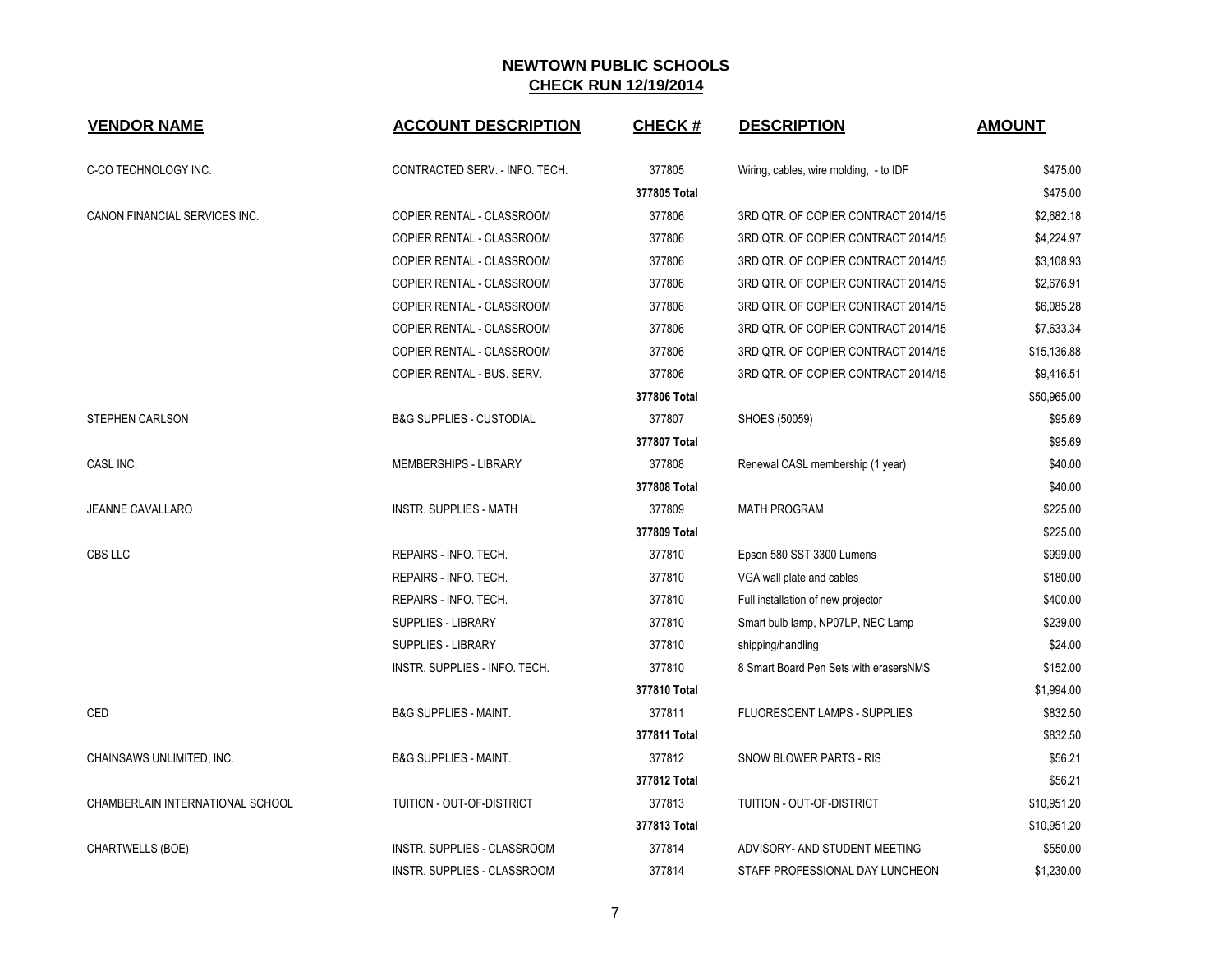| <b>VENDOR NAME</b>                                | <b>ACCOUNT DESCRIPTION</b>         | <b>CHECK#</b> | <b>DESCRIPTION</b>                       | <b>AMOUNT</b> |
|---------------------------------------------------|------------------------------------|---------------|------------------------------------------|---------------|
| CHARTWELLS (BOE)                                  | <b>INSTR. SUPPLIES - CLASSROOM</b> | 377814        | PARENT MEETING BREAKFAST                 | \$67.50       |
|                                                   | OFF. SUPPLIES - ADMIN.             | 377814        | Professional Development refreshments    | \$160.00      |
|                                                   | OFF. SUPPLIES - ADMIN.             | 377814        | Professional Development refreshments    | \$50.50       |
|                                                   | OFF. SUPPLIES - ADMIN.             | 377814        | Professional Development refreshments    | \$131.75      |
|                                                   |                                    | 377814 Total  |                                          | \$2,189.75    |
| ANGELA CHONISKI                                   | <b>INSTR. SUPPLIES - ART</b>       | 377815        | <b>ART SUPPLIES</b>                      | \$64.70       |
|                                                   |                                    | 377815 Total  |                                          | \$64.70       |
| <b>CIRMA</b>                                      | WORKERS COMP.                      | 377816        | ADDITIONAL AUDIT PREMIUM                 | \$14,884.00   |
|                                                   |                                    | 377816 Total  |                                          | \$14,884.00   |
| CODEWORK INC.                                     | TECH. SOFTWARE - INFO. TECH.       | 377817        | Vision Software Unlimited District       | \$1,988.00    |
|                                                   | TECH. SOFTWARE - INFO. TECH.       | 377817        | 2nd year renewal - Quote 161240          | \$1,595.00    |
|                                                   |                                    | 377817 Total  |                                          | \$3,583.00    |
| COHEN AND WOLF, P.C.                              | PROF. SERV. - BUS. SERV            | 377818        | PROF SERV NOV 2014                       | \$160.00      |
|                                                   |                                    | 377818 Total  |                                          | \$160.00      |
| PHILLIP J. COHN ATTORNEY                          | TUITION - OUT-OF-DISTRICT          | 377819        | TUITION - OUT-OF-DISTRICT                | \$20,000.00   |
|                                                   |                                    | 377819 Total  |                                          | \$20,000.00   |
| CONN JUNIOR REPUBLIC INC.                         | TUITION - OUT-OF-DISTRICT          | 377820        | TUITION - OUT-OF-DISTRICT                | \$4,306.00    |
|                                                   | TUITION - OUT-OF-DISTRICT          | 377820        | TUITION - OUT-OF-DISTRICT                | \$225.00      |
|                                                   |                                    | 377820 Total  |                                          | \$4,531.00    |
| <b>CONNECTICUT SCIENCE &amp; ENGINEERING FAIR</b> | STAFF TRAIN. - CLASSROOM           | 377821        | 2015 HIGH SCHOOL FAIR SPACES             | \$105.00      |
|                                                   |                                    | 377821 Total  |                                          | \$105.00      |
| <b>CONNECTICUT LIGHT &amp; POWER</b>              | ELECTRICITY - RIS.                 | 377822        | ELEC 51324453075 150514 KW               | \$10,076.13   |
|                                                   | ELECTRICITY - M.S.                 | 377822        | ELEC 51658443072 74495. KWH              | \$9,803.63    |
|                                                   | ELECTRICITY - M.S.                 | 377822        | ELEC 51352546030 241.10 KWH              | \$230.77      |
|                                                   |                                    | 377822 Total  |                                          | \$20,110.53   |
| <b>LAUREN CONNOR</b>                              | STAFF TRAIN. - PUPIL SERV.         | 377823        | <b>WORKSHOP</b>                          | \$50.00       |
|                                                   |                                    | 377823 Total  |                                          | \$50.00       |
| NANCY CONRON                                      | STAFF TRAVEL - STAFF DEVELOP.      | 377824        | TRAVEL NOV 2014                          | \$91.90       |
|                                                   |                                    | 377824 Total  |                                          | \$91.90       |
| CRYSTAL ROCK                                      | INSTR. SUPPLIES - CLASSROOM        | 377825        | Delivery of 15 5-gallon Water Bottles    | \$72.00       |
|                                                   | <b>INSTR. SUPPLIES - CLASSROOM</b> | 377825        | Ten months rental of water cooler/heater | \$3.00        |
|                                                   |                                    | 377825 Total  |                                          | \$75.00       |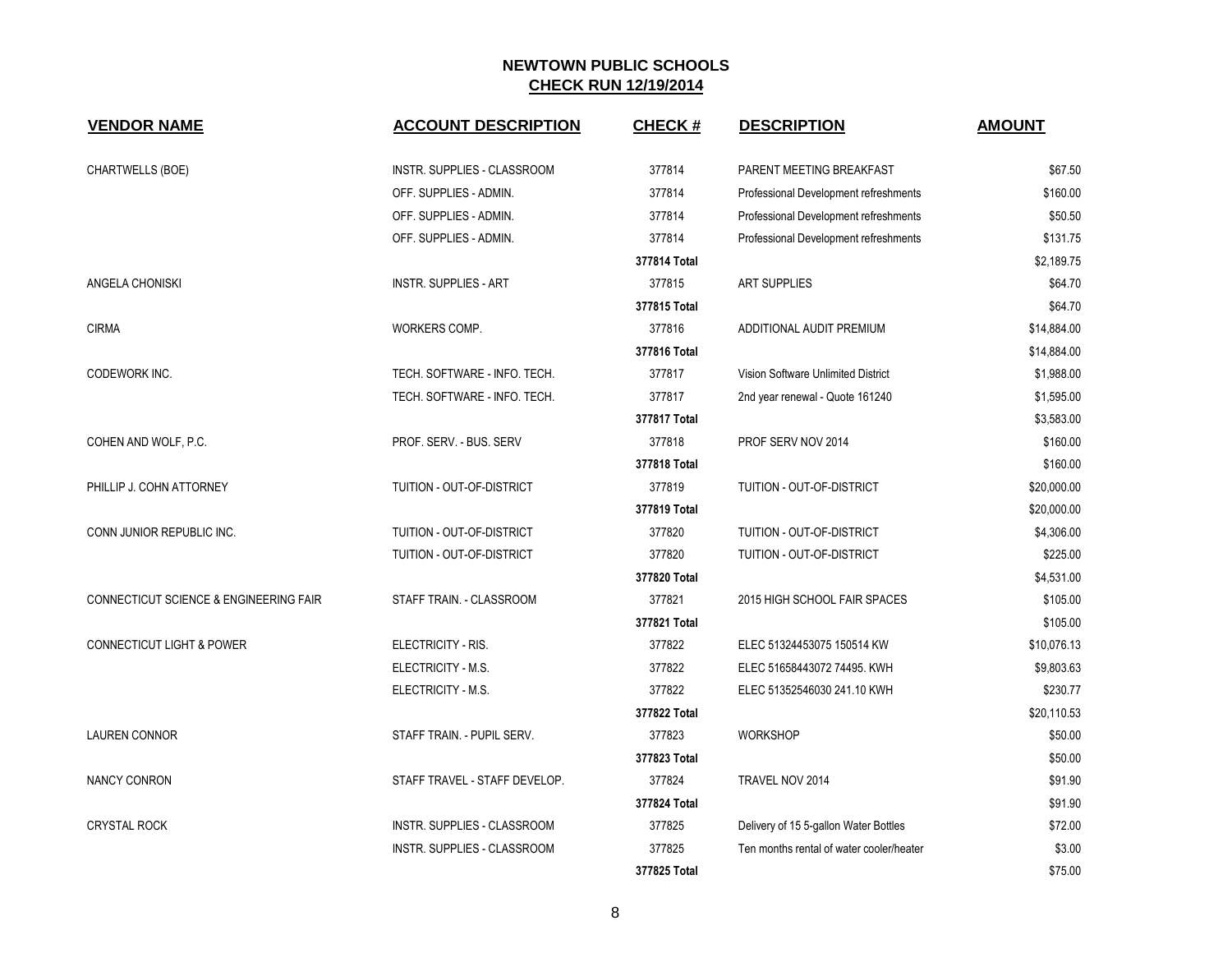| <b>VENDOR NAME</b>            | <b>ACCOUNT DESCRIPTION</b>       | <b>CHECK#</b> | <b>DESCRIPTION</b>                              | <b>AMOUNT</b> |
|-------------------------------|----------------------------------|---------------|-------------------------------------------------|---------------|
| DAF SERVICES INC.             | B. & G. REPAIRS - H.S.           | 377826        | TROUBLESHOOT REPAIR FAULTY PRESSURE (           | \$677.44      |
|                               |                                  | 377826 Total  |                                                 | \$677.44      |
| ANNE DALTON                   | MEMBERSHIPS - ELEM.              | 377827        | MEMBERSHIP NASN & LICENSE                       | \$231.00      |
|                               |                                  | 377827 Total  |                                                 | \$231.00      |
| DCS PROMOTIONS LLC            | <b>SECURITY SUPPLIES</b>         | 377828        | #3100 Yukon 3-in-1 Winter Security Coat         | \$115.00      |
|                               | <b>SECURITY SUPPLIES</b>         | 377828        | Security Polo Shirt, Blue & Gold, Short Sleeves | \$102.00      |
|                               | <b>SECURITY SUPPLIES</b>         | 377828        | CS 410, Security Polo Shirt, Long Sleeves       | \$104.00      |
|                               |                                  | 377828 Total  |                                                 | \$321.00      |
| NATHALIE DE BRANTES           | OFF. SUPPLIES - ADMIN.           | 377829        | <b>NEASL GIFTS</b>                              | \$414.80      |
|                               | INSTR. SUPPLIES - CLASSROOM      | 377829        | STAFF MEETING COFFEE                            | \$100.07      |
|                               |                                  | 377829 Total  |                                                 | \$514.87      |
| DELL MARKETING L.P.           | INSTR. SUPPLIES - SP. ED. PREK-8 | 377830        | OPEN PO FOR CARTRIDGES                          | \$50.00       |
|                               |                                  | 377830 Total  |                                                 | \$50.00       |
| DEMCO INC.                    | INSTR. SUPPLIES - CLASSROOM      | 377831        | Kapco Easy Cover Book Covers, pk of 25          | \$66.16       |
|                               | INSTR. SUPPLIES - CLASSROOM      | 377831        | Standard Bean Bag Chair for Reading classroom   | \$89.99       |
|                               | INSTR. SUPPLIES - CLASSROOM      | 377831        | #/4 inch color coding dots for books            | \$4.12        |
|                               | INSTR. SUPPLIES - CLASSROOM      | 377831        | Shipping                                        | \$36.00       |
|                               | SUPPLIES - LIBRARY               | 377831        | P806867 5/8 Prelaminated Dots Red               | \$14.83       |
|                               | SUPPLIES - LIBRARY               | 377831        | P806876 5/8 Prelaminated Dots Rose.             | \$14.83       |
|                               | SUPPLIES - LIBRARY               | 377831        | P16740600 Scotch 845 Book Tape 2 inches.        | \$29.34       |
|                               | SUPPLIES - LIBRARY               | 377831        | P16740700 Scotch 845 Book Tape 3 inches.        | \$22.47       |
|                               | SUPPLIES - LIBRARY               | 377831        | P13829310 Pressure-Sensitive Date Due Slips     | \$4.78        |
|                               | SUPPLIES - LIBRARY               | 377831        | P 146-8547 Large Easel with Lip.                | \$169.66      |
|                               | <b>SUPPLIES - LIBRARY</b>        | 377831        | P146-8546 Medium Easel with Lip                 | \$47.11       |
|                               | SUPPLIES - LIBRARY               | 377831        | Item # WE12229120. LibraryQuiet Bktrk 2 Flat    | \$297.00      |
|                               | SUPPLIES - LIBRARY               | 377831        | Item # WE12233950. LibraryQuiet Bktrk 2 Flat    | \$297.00      |
|                               | SUPPLIES - LIBRARY               | 377831        | Freight shipping and processing.                | \$132.85      |
|                               | INSTR. SUPPLIES - SOC. STUDIES   | 377831        | LUXOR PLASTIC UTILITY CART 24 X 18              | \$153.00      |
|                               | INSTR. SUPPLIES - SOC. STUDIES   | 377831        | <b>SHIPPING</b>                                 | \$35.75       |
|                               |                                  | 377831 Total  |                                                 | \$1,414.89    |
| <b>DIRECT ENERGY BUSINESS</b> | ELECTRICITY - S.H.               | 377832        | ELEC 1130819 137.4 KWH                          | \$2.02        |
|                               | ELECTRICITY - S.H.               | 377832        | ELEC 1130820 578.9 KWH                          | \$44.97       |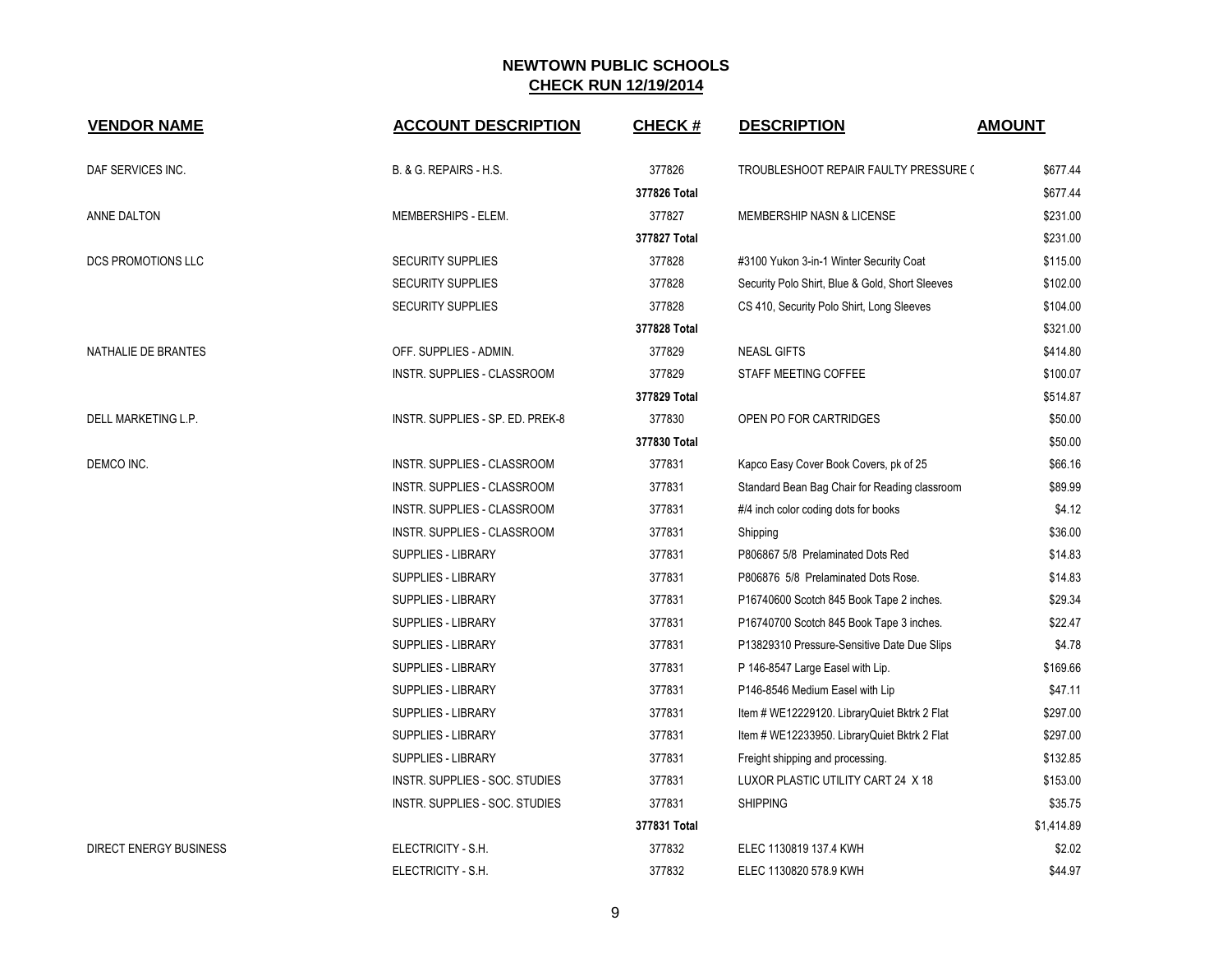| <b>VENDOR NAME</b>            | <b>ACCOUNT DESCRIPTION</b>          | <b>CHECK#</b> | <b>DESCRIPTION</b>                          | <b>AMOUNT</b> |
|-------------------------------|-------------------------------------|---------------|---------------------------------------------|---------------|
| <b>DIRECT ENERGY BUSINESS</b> | ELECTRICITY - RIS.                  | 377832        | ELEC 1130809 150514 KWH                     | \$11,693.43   |
|                               | ELECTRICITY - M.S.                  | 377832        | ELEC 1130813 1526.6 KWH                     | \$118.60      |
|                               | ELECTRICITY - M.S.                  | 377832        | ELEC 1130814 137.4 KWH                      | \$10.67       |
|                               | ELECTRICITY - M.S.                  | 377832        | ELEC 1130812 241.1 KWH                      | \$18.73       |
|                               | ELECTRICITY - M.S.                  | 377832        | ELEC 1130815 193 KWH                        | \$14.99       |
|                               | ELECTRICITY - H.S.                  | 377832        | ELEC 1130811 390960. KWH                    | \$30,373.68   |
|                               |                                     | 377832 Total  |                                             | \$42,277.09   |
| DRYWALL ASSOCIATES INC.       | B. & G. REPAIRS - H.S.              | 377833        | REMOVE DECOUSTICS CLOUD PANEL               | \$400.00      |
|                               |                                     | 377833 Total  |                                             | \$400.00      |
| DUMOUCHEL PAPER CO.           | <b>B&amp;G SUPPLIES - CUSTODIAL</b> | 377834        | LINERS, LYSOL, BUFF PADS, FLOOR PADS        | \$1,561.28    |
|                               |                                     | 377834 Total  |                                             | \$1,561.28    |
| E-RATE ONLINE, LLC            | CONTRACTED SERV. - INFO. TECH.      | 377835        | Newtown USF Program: USF Filing Se          | \$2,825.00    |
|                               |                                     | 377835 Total  |                                             | \$2,825.00    |
| EAST COAST SIGN & SUPPLY INC. | <b>B&amp;G SUPPLIES - MAINT.</b>    | 377836        | <b>SIGNS</b>                                | \$131.00      |
|                               |                                     | 377836 Total  |                                             | \$131.00      |
| EAST HAVEN BUILDERS SUPPLY    | <b>B&amp;G SUPPLIES - MAINT.</b>    | 377837        | JOINT COMPOUND - MAINT SUPPLIES             | (\$14.23)     |
|                               | <b>B&amp;G SUPPLIES - MAINT.</b>    | 377837        | JOINT COMPOUND - MAINT SUPPLIES             | \$28.70       |
|                               |                                     | 377837 Total  |                                             | \$14.47       |
| EAST RIVER ENERGY INC.        | FUEL OIL - GEN.                     | 377838        | OIL 187.0 GAL                               | \$578.75      |
|                               | FUEL OIL - GEN.                     | 377838        | OIL 389.6 GAL                               | \$1,205.77    |
|                               | FUEL OIL - H.                       | 377838        | OIL 1700.0 GAL                              | \$5,261.33    |
|                               | FUEL OIL - S.H.                     | 377838        | OIL 7203.0 GAL                              | \$22,292.57   |
|                               | FUEL OIL - M.G.                     | 377838        | OIL 6001.0 GAL                              | \$18,572.49   |
|                               | FUEL OIL - HOM.                     | 377838        | OIL 4900.0 GAL                              | \$15,165.01   |
|                               | FUEL OIL - M.S.                     | 377838        | OIL 7200.0 GAL                              | \$22,283.28   |
|                               |                                     | 377838 Total  |                                             | \$85,359.20   |
| <b>EDUCATION CONNECTION</b>   | TRANS. - OUT-OF-DISTRICT            | 377839        | TRANS. - OUT OF DISTRICT                    | \$59,650.00   |
|                               | PROF. SERV. - PSYCH/MED. EVAL.      | 377839        | PROF. SERV. - PSYCH/MED. EVAL.              | \$884.09      |
|                               | TRANS. - OUT OF DISTRICT            | 377839        | TRANS. - OUT OF DISTRICT                    | \$4,230.00    |
|                               |                                     | 377839 Total  |                                             | \$64,764.09   |
| ENCHANTED LEARNING, LLC       | CONTRACTED SERV. - LIBRARY          | 377840        | Subscription renewal from 12/15/14-12/15/15 | \$125.00      |
|                               |                                     | 377840 Total  |                                             | \$125.00      |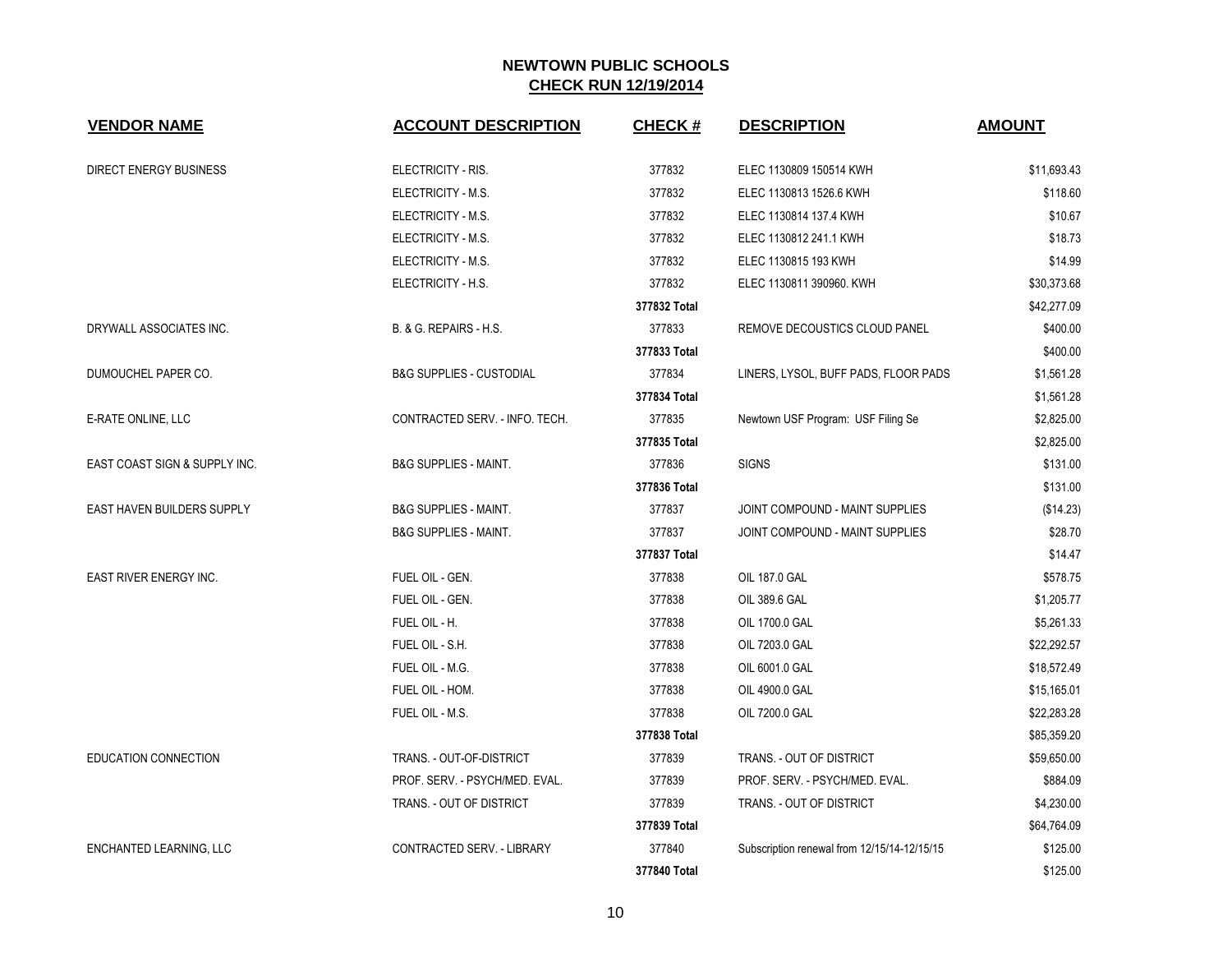| <b>VENDOR NAME</b>               | <b>ACCOUNT DESCRIPTION</b>     | <b>CHECK#</b> | <b>DESCRIPTION</b>                           | <b>AMOUNT</b> |
|----------------------------------|--------------------------------|---------------|----------------------------------------------|---------------|
| DR. JOSEPH V. ERARDI JR.         | STAFF TRAVEL - SUPER.          | 377841        | AIRFARE/HOTEL AASA CONVENTION                | \$1,282.20    |
|                                  |                                | 377841 Total  |                                              | \$1,282.20    |
| PAUL ESPOSITO                    | STAFF TRAVEL - SOC. STUDIES    | 377842        | TRAVEL NATIONAL SOCIAL STUDIES CONF          | \$207.79      |
|                                  |                                | 377842 Total  |                                              | \$207.79      |
| F & M ELECTRICAL SUPPLY CO, INC. | B. & G. REPAIRS - M.G.         | 377843        | <b>FLOOD LAMPS - MG</b>                      | \$10.80       |
|                                  | B. & G. REPAIRS - HOM.         | 377843        | PARKING LOT LIGHTS - HOM                     | \$88.81       |
|                                  | B. & G. REPAIRS - HOM.         | 377843        | PARKING LOT LIGHTS - HOM                     | \$43.67       |
|                                  | B. & G. REPAIRS - HOM.         | 377843        | PARKING LOT LIGHTS - HOM                     | \$237.35      |
|                                  | B. & G. REPAIRS - H.S.         | 377843        | <b>LIGHTING REPAIRS - NHS</b>                | \$225.20      |
|                                  |                                | 377843 Total  |                                              | \$605.83      |
| <b>FAIR AUTO SUPPLY</b>          | <b>REPAIRS - MAINT.</b>        | 377844        | MAINT VEHICLE REPAIR PARTS - 2014-2015       | \$11.09       |
|                                  | <b>REPAIRS - MAINT.</b>        | 377844        | MAINT VEHICLE REPAIR PARTS - 2014-2015       | \$72.44       |
|                                  | <b>REPAIRS - MAINT.</b>        | 377844        | MAINT VEHICLE REPAIR PARTS - 2014-2015       | \$48.99       |
|                                  | <b>REPAIRS - MAINT.</b>        | 377844        | MAINT VEHICLE REPAIR PARTS - 2014-2015       | \$37.72       |
|                                  | <b>REPAIRS - MAINT.</b>        | 377844        | MAINT VEHICLE REPAIR PARTS - 2014-2015       | \$3.99        |
|                                  | REPAIRS - MAINT.               | 377844        | MAINT VEHICLE REPAIR PARTS - 2014-2          | \$63.79       |
|                                  |                                | 377844 Total  |                                              | \$238.02      |
| FILEMAKER INC.                   | CONTRACTED SERV. - INFO. TECH. | 377845        | File Maker Phone Support due in October 2014 | \$719.00      |
|                                  |                                | 377845 Total  |                                              | \$719.00      |
| FOLLETT SCHOOL SOLUTIONS INC.    | <b>TEXTBOOKS - READING</b>     | 377846        | Lower leveled books                          | \$1,479.09    |
|                                  | <b>TEXTBOOKS - READING</b>     | 377846        | Lower leveled books                          | \$190.44      |
|                                  |                                | 377846 Total  |                                              | \$1,669.53    |
| FOLLETT SCHOOL SOLUTIONS INC.    | SUPPLIES - LIBRARY             | 377847        | 39 Assorted fiction titles                   | \$86.83       |
|                                  | <b>SUPPLIES - LIBRARY</b>      | 377847        | Cataloging and processing for titles         | \$4.83        |
|                                  | TEXTBOOKS - CURR. DEVELOP.     | 377847        | Misc. Textbooks Order #1752902A              | \$136.10      |
|                                  | TEXTBOOKS - CURR. DEVELOP.     | 377847        | Misc. Textbooks Order #1752902A              | \$176.73      |
|                                  | SUPPLIES - LIBRARY             | 377847        | FIC/NON FIC books. Please see attached.      | \$1,923.13    |
|                                  | <b>SUPPLIES - LIBRARY</b>      | 377847        | E-Books. Please see attached.                | \$307.02      |
|                                  | <b>SUPPLIES - LIBRARY</b>      | 377847        | Book Order Per attached.                     | \$128.60      |
|                                  |                                | 377847 Total  |                                              | \$2,763.24    |
| <b>FRONTIER</b>                  | <b>TELEPHONE &amp; CABLE</b>   | 377848        | <b>SERVICES 2014/15</b>                      | \$1,901.91    |
|                                  |                                | 377848 Total  |                                              | \$1,901.91    |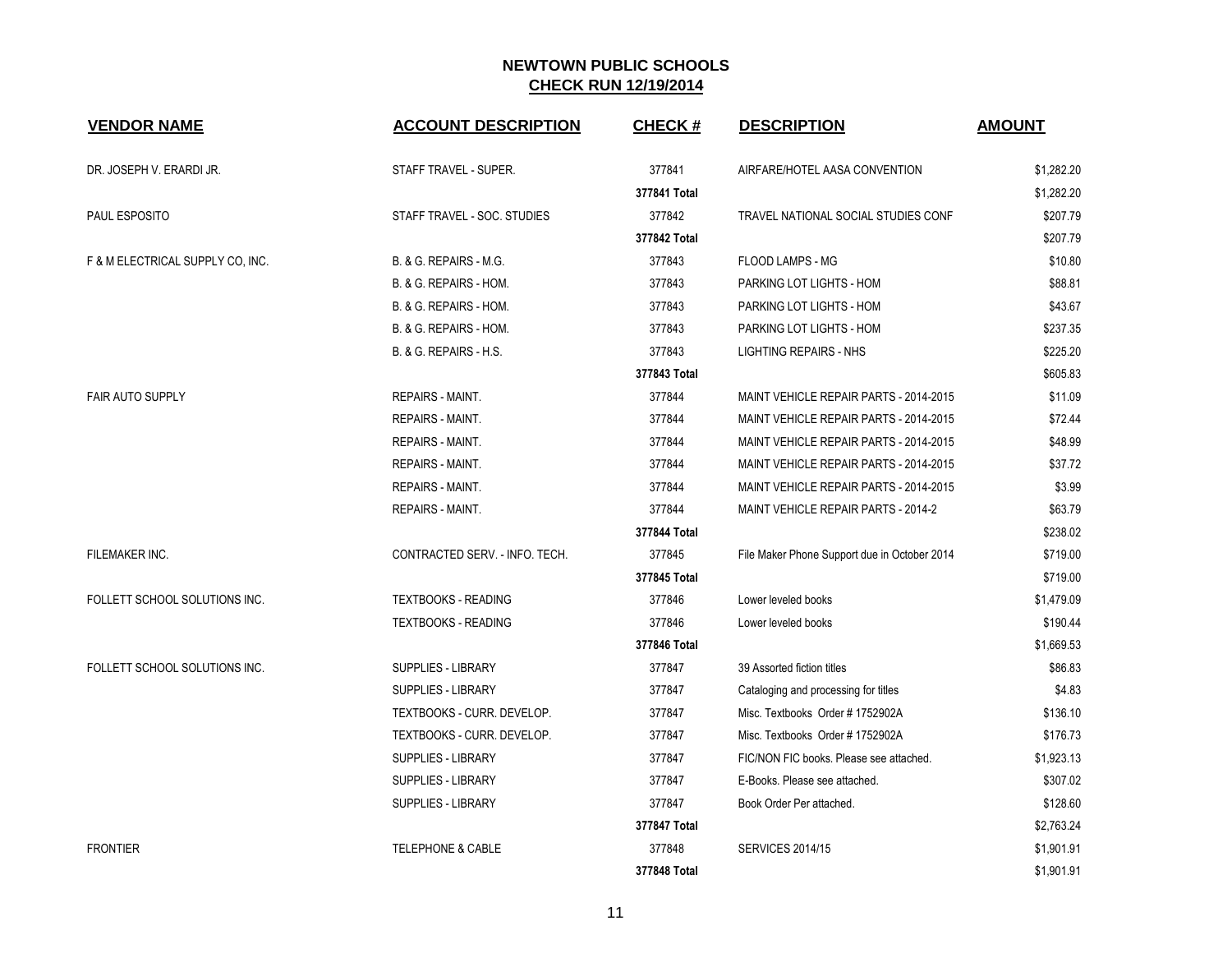| <b>VENDOR NAME</b>                | <b>ACCOUNT DESCRIPTION</b>          | <b>CHECK#</b> | <b>DESCRIPTION</b>                       | <b>AMOUNT</b> |
|-----------------------------------|-------------------------------------|---------------|------------------------------------------|---------------|
| <b>FRONTIER</b>                   | <b>TELEPHONE &amp; CABLE</b>        | 377849        | <b>SERVICES 2014/15</b>                  | \$1,252.16    |
|                                   |                                     | 377849 Total  |                                          | \$1,252.16    |
| <b>FRONTIER</b>                   | <b>TELEPHONE &amp; CABLE</b>        | 377850        | <b>SERVICES 2014/15</b>                  | \$4,838.00    |
|                                   |                                     | 377850 Total  |                                          | \$4,838.00    |
| <b>FRONTIER</b>                   | <b>TELEPHONE &amp; CABLE</b>        | 377851        | <b>SERVICES 2014/15</b>                  | \$61.89       |
|                                   |                                     | 377851 Total  |                                          | \$61.89       |
| <b>FRONTIER</b>                   | <b>TELEPHONE &amp; CABLE</b>        | 377852        | <b>SERVICES 2014/15</b>                  | \$78.19       |
|                                   |                                     | 377852 Total  |                                          | \$78.19       |
| <b>JEFFREY FULLER</b>             | <b>B&amp;G SUPPLIES - CUSTODIAL</b> | 377853        | SHOES (50059)                            | \$100.00      |
|                                   |                                     | 377853 Total  |                                          | \$100.00      |
| GAYLORD BROS., INC.               | <b>REPAIRS - LIBRARY</b>            | 377854        | Book Tape 845 series 2 x 15 # 1141       | \$186.40      |
|                                   |                                     | 377854 Total  |                                          | \$186.40      |
| <b>GIA PUBLICATIONS INC.</b>      | INSTR. SUPPLIES - MUSIC             | 377855        | Items for music instruction per attached | \$501.85      |
|                                   | <b>INSTR. SUPPLIES - MUSIC</b>      | 377855        | shipping charge                          | \$21.96       |
|                                   |                                     | 377855 Total  |                                          | \$523.81      |
| <b>GLOBAL MECHANICAL LLC</b>      | B. & G. IMPROVE - H.S.              | 377856        | DUCT CLEANING - NHS (PARTIAL BILLING     | \$30,451.00   |
|                                   | B. & G. REPAIRS - M.G.              | 377856        | KITCHEN EXHAUST REPAIR - MG              | \$850.00      |
|                                   | B. & G. REPAIRS - HOM.              | 377856        | <b>HEATING VALVE REPAIRS - HOM</b>       | \$2,083.05    |
|                                   | B. & G. REPAIRS - M.S.              | 377856        | REPLACE AIR COMPRESSORS - NMS            | \$2,297.00    |
|                                   | B. & G. REPAIRS - H.S.              | 377856        | REPLACE HUMIDIFIER TANK - NHS            | \$2,416.16    |
|                                   |                                     | 377856 Total  |                                          | \$38,097.21   |
| GOLDIE AND LIBRO MUSIC CENTER LLC | <b>INSTR. SUPPLIES - MUSIC</b>      | 377857        | MUSIC SUPPLIES-2014-15                   | \$210.00      |
|                                   | <b>REPAIRS - MUSIC</b>              | 377857        | <b>INSTRUMENTS REPAIRS</b>               | \$575.00      |
|                                   |                                     | 377857 Total  |                                          | \$785.00      |
| <b>CATHARINE GORALSKI</b>         | STAFF TRAVEL - PUPIL SERV.          | 377858        | TRAVEL NOV 2014                          | \$98.06       |
|                                   |                                     | 377858 Total  |                                          | \$98.06       |
| <b>GRAINGER</b>                   | <b>B&amp;G SUPPLIES - MAINT.</b>    | 377859        | AC COVER, HAND TRUCK, WALL SLEEVES       | \$228.64      |
|                                   | <b>B&amp;G SUPPLIES - MAINT.</b>    | 377859        | AC COVER, HAND TRUCK, WALL SLEEVES,      | \$175.18      |
|                                   | <b>B&amp;G SUPPLIES - MAINT.</b>    | 377859        | AC COVER, HAND TRUCK, WALL SLEEVES,      | \$175.92      |
|                                   | <b>B&amp;G SUPPLIES - MAINT.</b>    | 377859        | AC COVER, HAND TRUCK, WALL SLEEVES,      | \$388.40      |
|                                   | <b>B&amp;G SUPPLIES - MAINT.</b>    | 377859        | AC COVER, HAND TRUCK, WALL SLEEVES,      | \$50.82       |
|                                   | <b>B&amp;G SUPPLIES - MAINT.</b>    | 377859        | AC COVER, HAND TRUCK, WALL SLEEVES,      | \$486.20      |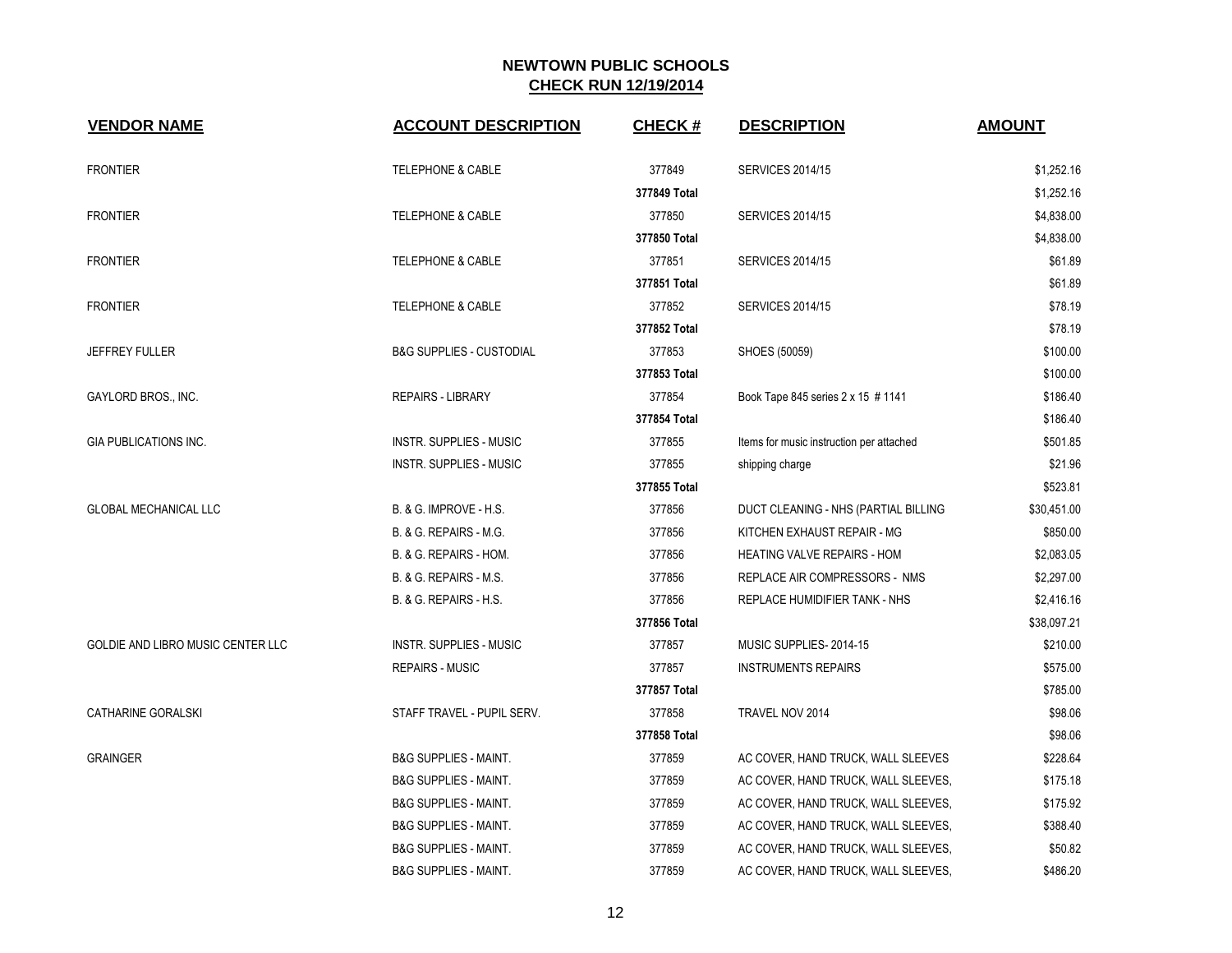| <b>VENDOR NAME</b>               | <b>ACCOUNT DESCRIPTION</b>          | <b>CHECK#</b> | <b>DESCRIPTION</b>                        | <b>AMOUNT</b> |
|----------------------------------|-------------------------------------|---------------|-------------------------------------------|---------------|
| <b>GRAINGER</b>                  | <b>B&amp;G SUPPLIES - MAINT.</b>    | 377859        | AC COVER, HAND TRUCK, WALL SLEEVES,       | \$95.46       |
|                                  | <b>B&amp;G SUPPLIES - MAINT.</b>    | 377859        | AC COVER, HAND TRUCK, WALL SLEEVES,       | \$102.16      |
|                                  | <b>B&amp;G SUPPLIES - MAINT.</b>    | 377859        | AC COVER, HAND TRUCK, WALL SLEEVES,       | \$66.56       |
|                                  |                                     | 377859 Total  |                                           | \$1,769.34    |
| <b>STEPHANIE GREAVES</b>         | STAFF TRAIN. - PUPIL SERV.          | 377860        | <b>CES WORKSHOP</b>                       | \$50.00       |
|                                  | STAFF TRAVEL - PUPIL SERV.          | 377860        | TRAVEL CASELOAD NOV 2014                  | \$52.20       |
|                                  |                                     | 377860 Total  |                                           | \$102.20      |
| <b>CATHY GREER</b>               | <b>B&amp;G SUPPLIES - CUSTODIAL</b> | 377861        | SHOES (50059)                             | \$100.00      |
|                                  |                                     | 377861 Total  |                                           | \$100.00      |
| HANOVER RESEARCH COUNCIL         | CONTRACTED SERV. - STAFF DEVELOP.   | 377862        | Library Agreement-Hanover Research        | \$1,638.18    |
|                                  |                                     | 377862 Total  |                                           | \$1,638.18    |
| SID HARVEY INDUSTRIES INC.       | <b>EMERGENCY REPAIRS - HOM.</b>     | 377863        | DOMESTIC HOT WATER REPAIR - HOM           | \$73.40       |
|                                  |                                     | 377863 Total  |                                           | \$73.40       |
| HAT CITY PAPER & SUPPLY CO.      | <b>B&amp;G SUPPLIES - CUSTODIAL</b> | 377864        | FLOOR PADS / TOILET PAPER                 | \$1,929.76    |
|                                  | <b>B&amp;G SUPPLIES - CUSTODIAL</b> | 377864        | FLOOR PADS / TOILET PAPER                 | \$3,792.00    |
|                                  |                                     | 377864 Total  |                                           | \$5,721.76    |
| HOMETOWN TOOL LLC                | <b>B&amp;G SUPPLIES - MAINT.</b>    | 377865        | MILWAUKEE DRILL BATTERIES                 | \$138.00      |
|                                  | <b>B&amp;G SUPPLIES - MAINT.</b>    | 377865        | MILWAUKEE DRILL BATTERIES                 | \$139.00      |
|                                  |                                     | 377865 Total  |                                           | \$277.00      |
| <b>HOUGHTON MIFFLIN COMPANY</b>  | <b>INSTR. SUPPLIES - PSYCH.</b>     | 377866        | UNIT RECORD FORMS Y211402254              | \$66.00       |
|                                  | INSTR. SUPPLIES - PSYCH.            | 377866        | MAZE RESPONSE BOOKLETS UNIT               | \$73.00       |
|                                  | <b>INSTR. SUPPLIES - PSYCH.</b>     | 377866        | <b>SHIPPING</b>                           | \$13.90       |
|                                  |                                     | 377866 Total  |                                           | \$152.90      |
| MARJORIE HOWGEGO                 | TEXTBOOKS - CLASSROOM               | 377867        | <b>BOOK</b>                               | \$29.56       |
|                                  | TEXTBOOKS - CLASSROOM               | 377867        | <b>BOOK</b>                               | \$27.52       |
|                                  |                                     | 377867 Total  |                                           | \$57.08       |
| HUGH'S MECHANICAL EQUIPTMENT LLC | PROF. SERV. - B. & G.               | 377868        | MONTHLY UNDERGROUND TANK INSPECTIONS      | \$1,350.00    |
|                                  |                                     | 377868 Total  |                                           | \$1,350.00    |
| HYDRO TECHNOLOGIES, INC.         | PROF. SERV. - B. & G.               | 377869        | WATER TESTING FOR BACTERIA - HOM          | \$49.00       |
|                                  |                                     | 377869 Total  |                                           | \$49.00       |
| <b>IDWHOLESALER</b>              | OFF. SUPPLIES - ADMIN.              | 377870        | CUST-2120-76XX RED customer ID BADGE REEL | \$140.00      |
|                                  |                                     | 377870 Total  |                                           | \$140.00      |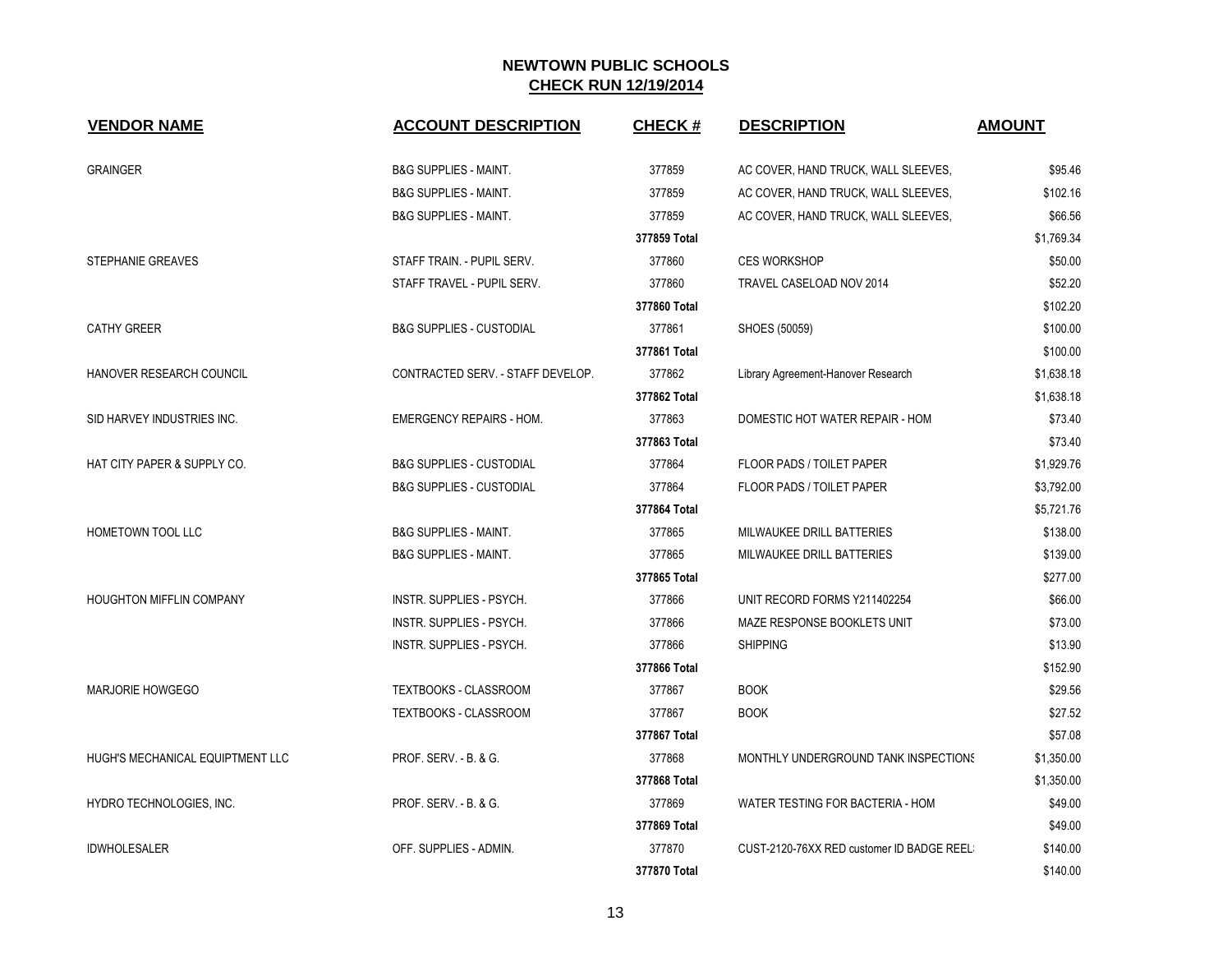| <b>VENDOR NAME</b>                     | <b>ACCOUNT DESCRIPTION</b>         | <b>CHECK#</b> | <b>DESCRIPTION</b>                          | <b>AMOUNT</b> |
|----------------------------------------|------------------------------------|---------------|---------------------------------------------|---------------|
| THE INSTITUTE OF PROFESSIONAL PRACTICE | PROF. SERV. - PSYCH/MED. EVAL.     | 377871        | PROF. SERV. - PSYCH/MED. EVAL.              | \$9,300.00    |
|                                        |                                    | 377871 Total  |                                             | \$9,300.00    |
| <b>INTEGRITY PIANO SERVICE</b>         | <b>REPAIRS - MUSIC</b>             | 377872        | Fine tuning to A-440std pitch (School Rate) | \$133.00      |
|                                        | <b>REPAIRS - MUSIC</b>             | 377872        | Service Piano Life-Saver System             | \$10.00       |
|                                        | <b>REPAIRS - MUSIC</b>             | 377872        | New Humidifier Pads (full length-pair)      | \$4.00        |
|                                        |                                    | 377872 Total  |                                             | \$147.00      |
| <b>ITSAVVY LLC</b>                     | REPAIRS - INFO. TECH.              | 377873        | HP Laser Jet Pro P1102W                     | \$456.54      |
|                                        | REPAIRS - INFO. TECH.              | 377873        | HP LaserJet Pro M215nw                      | \$218.52      |
|                                        |                                    | 377873 Total  |                                             | \$675.06      |
| K - MAN GLASS CORP                     | <b>EMERGENCY REPAIRS - H.S.</b>    | 377874        | REPLACE BROKEN BATHROOM GLASS               | \$187.73      |
|                                        |                                    | 377874 Total  |                                             | \$187.73      |
| KAMCO SUPPLY CORP OF NEW ENGLAND       | B. & G. REPAIRS - M.S.             | 377875        | C WING RAMP DOOR REPAIR - NMS               | \$403.99      |
|                                        |                                    | 377875 Total  |                                             | \$403.99      |
| KENDALL/HUNT PUBLISHING                | OTHER SUPPLIES - STAFF DEVELOP.    | 377876        | Improving Reading 9781465240125             | \$64.95       |
|                                        | OTHER SUPPLIES - STAFF DEVELOP.    | 377876        | Basic Reading Inventory 9780757598524       | \$70.00       |
|                                        | OTHER SUPPLIES - STAFF DEVELOP.    | 377876        | <b>SHIPPING</b>                             | \$11.00       |
|                                        |                                    | 377876 Total  |                                             | \$145.95      |
| KIDS LANGUAGE CENTER                   | PROF. SERV. - SP/HEAR.             | 377877        | PROF. SERV. - SP/HEAR.                      | \$800.00      |
|                                        |                                    | 377877 Total  |                                             | \$800.00      |
| KLINGBERG FAMILY CENTERS INC.          | TUITION - OUT-OF-DISTRICT          | 377878        | TUITION - OUT-OF-DISTRICT                   | \$6,649.38    |
|                                        |                                    | 377878 Total  |                                             | \$6,649.38    |
| PAM KOHN                               | <b>INSTR. SUPPLIES - READING</b>   | 377879        | <b>ASSOR SUPPLIES</b>                       | \$130.80      |
|                                        | <b>TEXTBOOKS - READING</b>         | 377879        | <b>ASSOR BOOKS</b>                          | \$127.11      |
|                                        | <b>TEXTBOOKS - READING</b>         | 377879        | ASSOR BOOKS                                 | \$500.00      |
|                                        |                                    | 377879 Total  |                                             | \$757.91      |
| <b>KWIKBOOST</b>                       | SUPPLIES - LIBRARY                 | 377880        | <b>Total Solution Wall Mount</b>            | \$859.00      |
|                                        |                                    | 377880 Total  |                                             | \$859.00      |
| LAKESHORE LEARNING MATERIALS           | INSTR. SUPPLIES - CLASSROOM        | 377881        | Reading supplies-see attached               | \$187.39      |
|                                        | <b>INSTR. SUPPLIES - CLASSROOM</b> | 377881        | Shipping/handling                           | \$28.11       |
|                                        |                                    | 377881 Total  |                                             | \$215.50      |
| <b>LEARNING A-Z</b>                    | INSTR. SUPPLIES - SP. ED. PREK-8   | 377882        | <b>HEAD SPROUT ORDER NUMBER 4269983</b>     | \$189.95      |
|                                        |                                    | 377882 Total  |                                             | \$189.95      |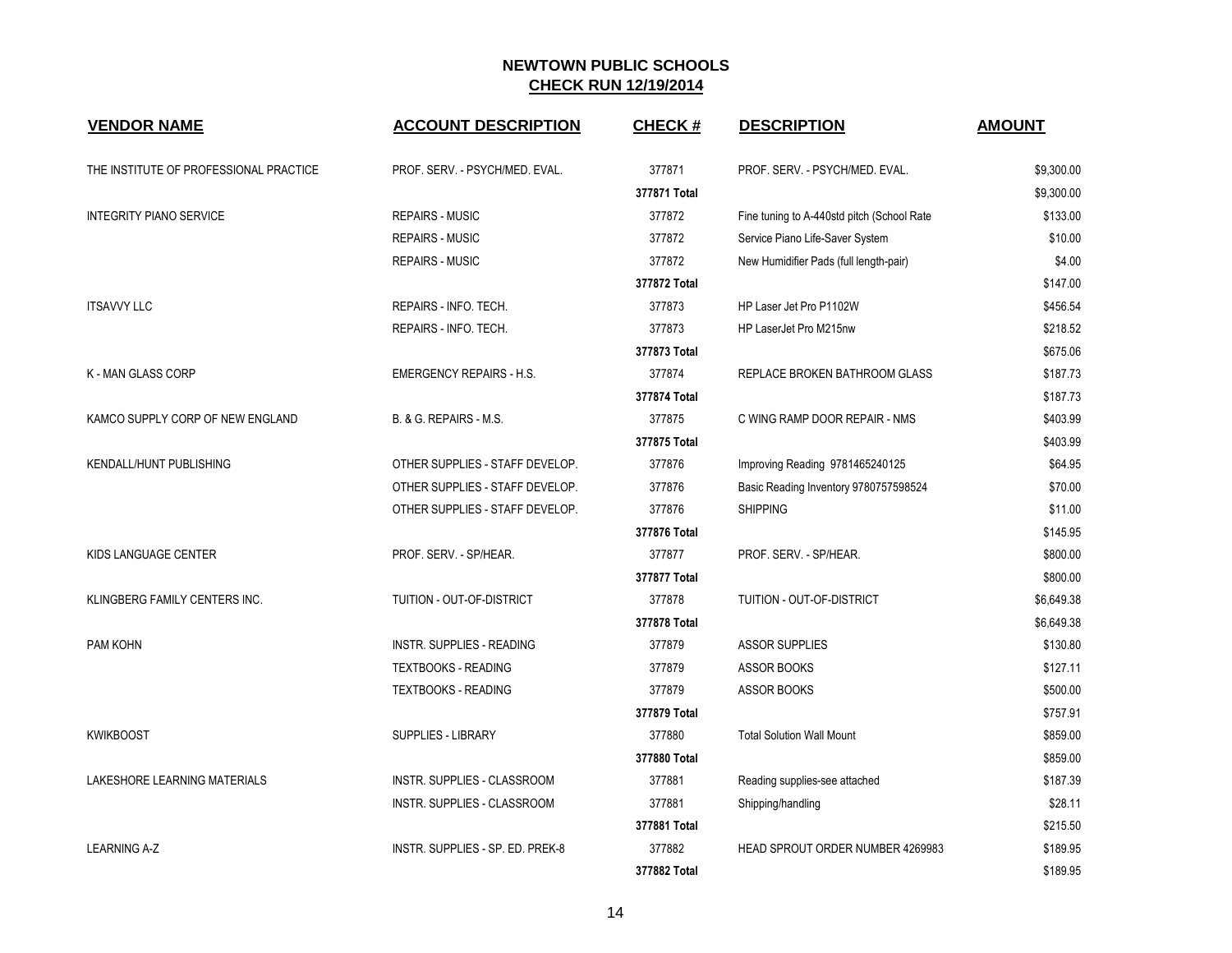| <b>VENDOR NAME</b>             | <b>ACCOUNT DESCRIPTION</b>          | <b>CHECK#</b> | <b>DESCRIPTION</b>                         | <b>AMOUNT</b> |
|--------------------------------|-------------------------------------|---------------|--------------------------------------------|---------------|
| <b>JASON LISEE</b>             | <b>B&amp;G SUPPLIES - CUSTODIAL</b> | 377883        | SHOES (50059)                              | \$100.00      |
|                                |                                     | 377883 Total  |                                            | \$100.00      |
| LL BEAN INC.                   | MEDICAL SUPPLIES - H.S.             | 377884        | #TA103372- Backpack-Color Red-Monogram     | \$359.55      |
|                                | MEDICAL SUPPLIES - H.S.             | 377884        | Cost for monogram on 9 backpacks           | \$72.00       |
|                                |                                     | 377884 Total  |                                            | \$431.55      |
| <b>RICK LYE</b>                | STAFF TRAVEL - CLASSROOM            | 377885        | TRAVEL WOODSTOCK ACADEMY                   | \$98.00       |
|                                |                                     | 377885 Total  |                                            | \$98.00       |
| <b>MAGNAKLEEN SERVICES LLC</b> | <b>B&amp;G SUPPLIES - CUSTODIAL</b> | 377886        | MOP / RUG SERVICE (ALL SCHOOLS) - 2014-201 | \$106.20      |
|                                | <b>B&amp;G SUPPLIES - CUSTODIAL</b> | 377886        | MOP / RUG SERVICE (ALL SCHOOLS) - 2014-201 | \$33.80       |
|                                | <b>B&amp;G SUPPLIES - CUSTODIAL</b> | 377886        | MOP / RUG SERVICE (ALL SCHOOLS) - 2014-201 | \$47.15       |
|                                | <b>B&amp;G SUPPLIES - CUSTODIAL</b> | 377886        | MOP / RUG SERVICE (ALL SCHOOLS) - 2014-201 | \$60.65       |
|                                | <b>B&amp;G SUPPLIES - CUSTODIAL</b> | 377886        | MOP / RUG SERVICE (ALL SCHOOLS) - 2014-201 | \$21.50       |
|                                | <b>B&amp;G SUPPLIES - CUSTODIAL</b> | 377886        | MOP / RUG SERVICE (ALL SCHOOLS) - 2014-201 | \$30.65       |
|                                | <b>B&amp;G SUPPLIES - CUSTODIAL</b> | 377886        | MOP / RUG SERVICE (ALL SCHOOLS) - 2014-201 | \$28.25       |
|                                | <b>B&amp;G SUPPLIES - CUSTODIAL</b> | 377886        | MOP / RUG SERVICE (ALL SCHOOLS) - 2014-201 | \$106.20      |
|                                | <b>B&amp;G SUPPLIES - CUSTODIAL</b> | 377886        | MOP / RUG SERVICE (ALL SCHOOLS) - 2014-201 | \$33.80       |
|                                | <b>B&amp;G SUPPLIES - CUSTODIAL</b> | 377886        | MOP / RUG SERVICE (ALL SCHOOLS) - 2014-201 | \$47.15       |
|                                | <b>B&amp;G SUPPLIES - CUSTODIAL</b> | 377886        | MOP / RUG SERVICE (ALL SCHOOLS) - 2014-201 | \$60.65       |
|                                | <b>B&amp;G SUPPLIES - CUSTODIAL</b> | 377886        | MOP / RUG SERVICE (ALL SCHOOLS) - 2014-201 | \$21.50       |
|                                | <b>B&amp;G SUPPLIES - CUSTODIAL</b> | 377886        | MOP / RUG SERVICE (ALL SCHOOLS) - 2014-201 | \$30.65       |
|                                | <b>B&amp;G SUPPLIES - CUSTODIAL</b> | 377886        | MOP / RUG SERVICE (ALL SCHOOLS) - 2014-201 | \$28.25       |
|                                | <b>B&amp;G SUPPLIES - CUSTODIAL</b> | 377886        | MOP / RUG SERVICE (ALL SCHOOLS) - 2014-201 | \$130.00      |
|                                | <b>B&amp;G SUPPLIES - CUSTODIAL</b> | 377886        | MOP / RUG SERVICE (ALL SCHOOLS) - 2014-201 | \$166.50      |
|                                | <b>B&amp;G SUPPLIES - CUSTODIAL</b> | 377886        | MOP / RUG SERVICE (ALL SCHOOLS) - 2014-201 | \$48.50       |
|                                | <b>B&amp;G SUPPLIES - CUSTODIAL</b> | 377886        | MOP / RUG SERVICE (ALL SCHOOLS) - 2014-201 | \$19.50       |
|                                | <b>B&amp;G SUPPLIES - CUSTODIAL</b> | 377886        | MOP / RUG SERVICE (ALL SCHOOLS) - 2014-201 | \$36.00       |
|                                | <b>B&amp;G SUPPLIES - CUSTODIAL</b> | 377886        | MOP / RUG SERVICE (ALL SCHOOLS) - 2014-201 | \$18.00       |
|                                | <b>B&amp;G SUPPLIES - CUSTODIAL</b> | 377886        | MOP / RUG SERVICE (ALL SCHOOLS) - 2014-201 | \$144.00      |
|                                | <b>B&amp;G SUPPLIES - CUSTODIAL</b> | 377886        | MOP / RUG SERVICE (ALL SCHOOLS) - 2014-201 | \$130.00      |
|                                | <b>B&amp;G SUPPLIES - CUSTODIAL</b> | 377886        | MOP / RUG SERVICE (ALL SCHOOLS) - 2014-201 | \$166.50      |
|                                | <b>B&amp;G SUPPLIES - CUSTODIAL</b> | 377886        | MOP / RUG SERVICE (ALL SCHOOLS) - 2014-201 | \$48.50       |
|                                | <b>B&amp;G SUPPLIES - CUSTODIAL</b> | 377886        | MOP / RUG SERVICE (ALL SCHOOLS) - 2014-201 | \$19.50       |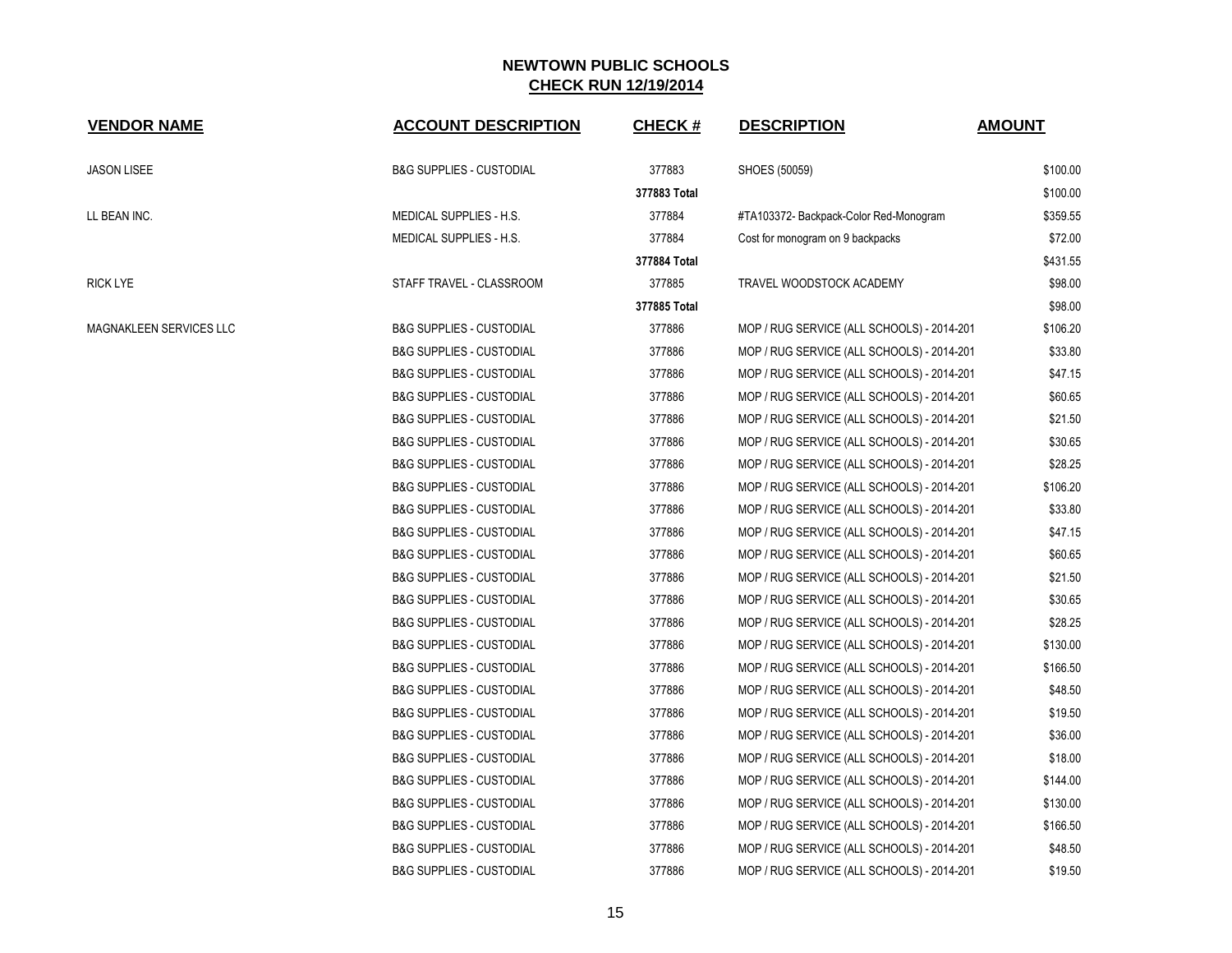| <b>VENDOR NAME</b>                 | <b>ACCOUNT DESCRIPTION</b>          | <b>CHECK#</b> | <b>DESCRIPTION</b>                         | <b>AMOUNT</b> |
|------------------------------------|-------------------------------------|---------------|--------------------------------------------|---------------|
| <b>MAGNAKLEEN SERVICES LLC</b>     | <b>B&amp;G SUPPLIES - CUSTODIAL</b> | 377886        | MOP / RUG SERVICE (ALL SCHOOLS) - 2014-201 | \$36.00       |
|                                    |                                     | 377886 Total  |                                            | \$1,619.40    |
| <b>MAILFINANCE</b>                 | EQUIP RENTAL - ADMIN.               | 377887        | LEASE AGREEMENT 2014/15 H/S                | \$784.17      |
|                                    | EQUIP RENTAL - BUS. SERV.           | 377887        | LEASE AGREEMENT 2014/15 C/O                | \$784.17      |
|                                    | EQUIP RENTAL - BUS. SERV.           | 377887        | LEASE AGREEMENT 2014/15 C/O                | \$430.53      |
|                                    |                                     | 377887 Total  |                                            | \$1,998.87    |
| MANKA CONSTRUCTION & REMOLDING LLC | B. & G. REPAIRS - H.                | 377888        | FIX HOLE IN SHEETROCK - HAWLEY             | \$300.00      |
|                                    |                                     | 377888 Total  |                                            | \$300.00      |
| W.B. MASON., INC.                  | OFF. SUPPLIES - BUS. SERV.          | 377889        | <b>SUPPLIES 2014/15</b>                    | \$268.27      |
|                                    | OFF. SUPPLIES - BUS. SERV.          | 377889        | <b>SUPPLIES 2014/15</b>                    | \$272.05      |
|                                    | OFF. SUPPLIES - BUS. SERV.          | 377889        | <b>SUPPLIES 2014/15</b>                    | (\$272.05)    |
|                                    | OFF. SUPPLIES - BUS. SERV.          | 377889        | <b>SUPPLIES 2014/15</b>                    | \$235.94      |
|                                    | OFF. SUPPLIES - BUS. SERV.          | 377889        | <b>SUPPLIES 2014/15</b>                    | \$131.88      |
|                                    | OFF. SUPPLIES - BUS. SERV.          | 377889        | <b>SUPPLIES 2014/15</b>                    | \$533.16      |
|                                    | OFF. SUPPLIES - BUS. SERV.          | 377889        | <b>SUPPLIES 2014/15</b>                    | (\$72.00)     |
|                                    | OFF. SUPPLIES - BUS. SERV.          | 377889        | <b>SUPPLIES 2014/15</b>                    | (\$6.00)      |
|                                    | OFF. SUPPLIES - BUS. SERV.          | 377889        | <b>SUPPLIES 2014/15</b>                    | (\$6.00)      |
|                                    | OFF. SUPPLIES - BUS. SERV.          | 377889        | <b>SUPPLIES 2014/15</b>                    | \$19.84       |
|                                    | INSTR. SUPPLIES - CLASSROOM         | 377889        | Replacement Cafeteria tables, Palmer       | \$1,990.00    |
|                                    | INSTR. SUPPLIES - CLASSROOM         | 377889        | <b>SHIPPING</b>                            | \$600.00      |
|                                    | <b>INSTR. SUPPLIES - ENGLISH</b>    | 377889        | SAF3643NA 5 SECTION ORGANIZER              | (\$49.99)     |
|                                    | <b>INSTR. SUPPLIES - ENGLISH</b>    | 377889        | LEOR29 1 INCH LOOSE LEAF RINGS             | \$3.46        |
|                                    | <b>INSTR. SUPPLIES - ENGLISH</b>    | 377889        | LEOR49 1 1/2 INCH LOOSE LEAF RINGS         | \$4.44        |
|                                    | <b>INSTR. SUPPLIES - ENGLISH</b>    | 377889        | REDAF615081 NOTEBOOK                       | \$12.99       |
|                                    | <b>INSTR. SUPPLIES - ENGLISH</b>    | 377889        | PGC16697 SWIFFER REFILL                    | \$12.99       |
|                                    | <b>INSTR. SUPPLIES - ENGLISH</b>    | 377889        | MMMDP1000 TAPE DISPENSER                   | \$7.27        |
|                                    | <b>INSTR. SUPPLIES - ENGLISH</b>    | 377889        | <b>SWI1444015 STAPLER</b>                  | \$11.66       |
|                                    | INSTR. SUPPLIES - ENGLISH           | 377889        | RAC84251PK WIPES                           | \$33.98       |
|                                    | INSTR. SUPPLIES - ENGLISH           | 377889        | PENBLN75PWC BLUE GEL PENTEL PENS           | \$22.56       |
|                                    | INSTR. SUPPLIES - CLASSROOM         | 377889        | AVE5315 Avery®                             | \$68.97       |
|                                    | <b>B&amp;G SUPPLIES - CUSTODIAL</b> | 377889        | ICE MELT - CUSTODIAL SUPPLIES              | \$3,524.08    |
|                                    | OFF. SUPPLIES - PUPIL SERV.         | 377889        | SMEAD FILE FOLDERS #14547                  | \$207.96      |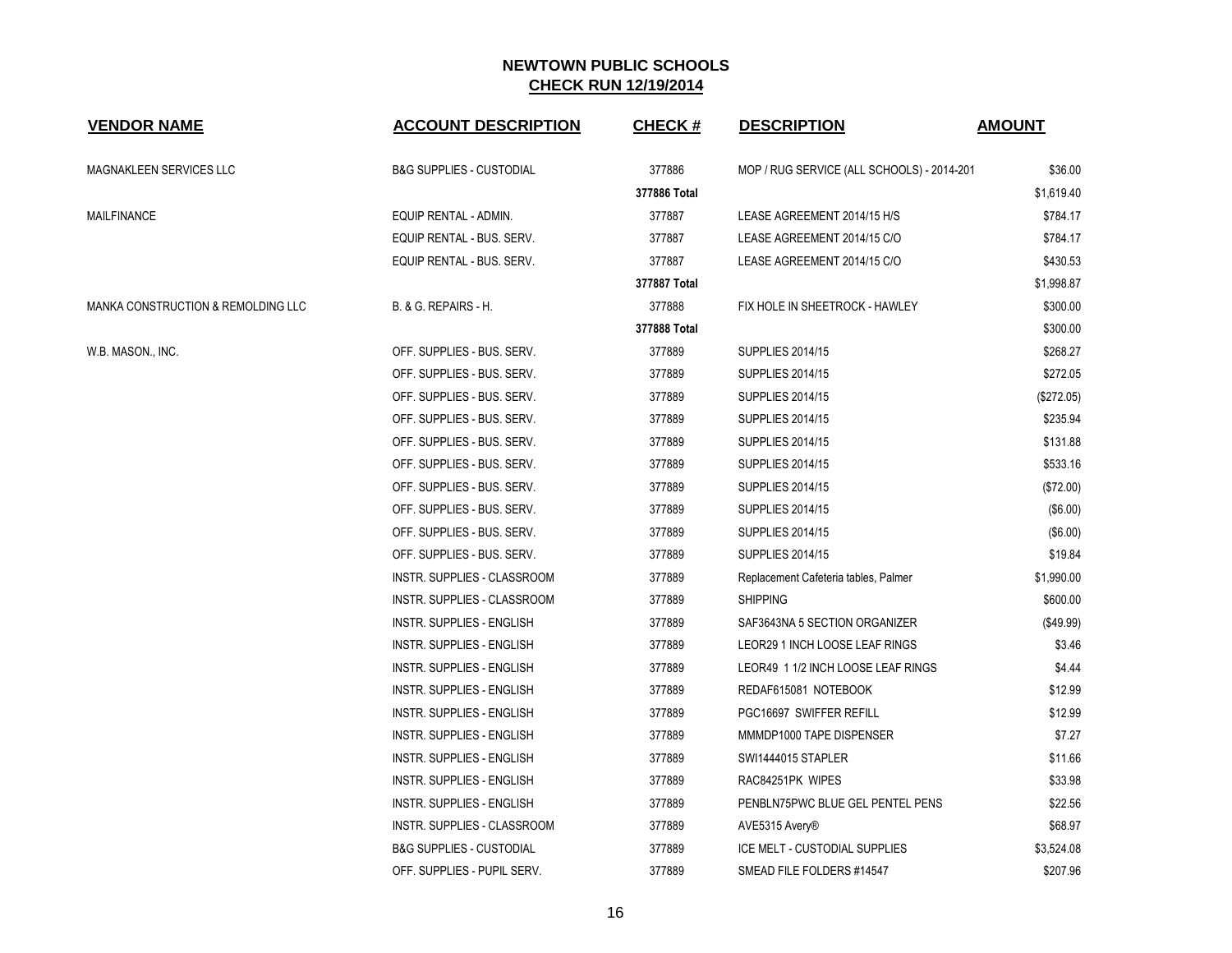| <b>VENDOR NAME</b>                   | <b>ACCOUNT DESCRIPTION</b>            | <b>CHECK#</b> | <b>DESCRIPTION</b>                          | <b>AMOUNT</b> |
|--------------------------------------|---------------------------------------|---------------|---------------------------------------------|---------------|
| W.B. MASON., INC.                    | OFF. SUPPLIES - PUPIL SERV.           | 377889        | 2 HOLE PUNCH SW174050                       | \$27.98       |
|                                      | INSTR. SUPPLIES - SP. ED. PREK-8      | 377889        | CARTRIDGES HEWCE257A                        | \$505.98      |
|                                      | INSTR. SUPPLIES - SP. ED. PREK-8      | 377889        | CARTRIDGES HEWQ6000AD                       | \$305.98      |
|                                      |                                       | 377889 Total  |                                             | \$8,395.40    |
| MCKENNEY MECHANICAL CONTRACTORS INC. | <b>EMERGENCY REPAIRS - M.G.</b>       | 377890        | <b>BOILER 1 REPAIRS - MG</b>                | \$1,881.75    |
|                                      |                                       | 377890 Total  |                                             | \$1.881.75    |
| MELIORA ACADEMY INC.                 | TUITION - OUT-OF-DISTRICT             | 377891        | TUITION - OUT-OF-DISTRICT                   | \$15,015.00   |
|                                      |                                       | 377891 Total  |                                             | \$15,015.00   |
| <b>MENDTRONIX</b>                    | REPAIRS - INFO. TECH.                 | 377892        | Repair Mitsubishi W008434                   | \$94.00       |
|                                      | REPAIRS - INFO. TECH.                 | 377892        | Repair Mitsubishi W008434                   | \$968.90      |
|                                      |                                       | 377892 Total  |                                             | \$1,062.90    |
| WILLIAM B. MEYER INC.                | OFF. SUPPLIES - PUPIL SERV.           | 377893        | MONTHLY STORAGE                             | \$43.93       |
|                                      |                                       | 377893 Total  |                                             | \$43.93       |
| <b>RICHARD F. MILLER</b>             | STAFF TRAIN. - STAFF DEVELOP.         | 377894        | Invoice #127 Gr. 9 Science Consulting/Prep  | \$600.00      |
|                                      |                                       | 377894 Total  |                                             | \$600.00      |
| MOBILE MINI, INC.                    | <b>EQUIP RENTAL - B&amp;G</b>         | 377895        | STORAGE CONTAINER RENTAL E726               | \$75.00       |
|                                      |                                       | 377895 Total  |                                             | \$75.00       |
| MOORE MEDICAL LLC                    | MEDICAL SUPPLIES - ELEM.              | 377896        | #12877 - reusable - otoscope specula set    | \$10.41       |
|                                      |                                       | 377896 Total  |                                             | \$10.41       |
| E. A. MORSE & CO. INC.               | <b>REPAIRS - CUSTODIAL</b>            | 377897        | <b>CUSTODIAL MACHINE REPAIRS - SCRUBBER</b> | \$1,366.60    |
|                                      | <b>REPAIRS - CUSTODIAL</b>            | 377897        | <b>CUSTODIAL MACHINE REPAIRS - SCRUBBER</b> | \$1,366.60    |
|                                      | <b>REPAIRS - CUSTODIAL</b>            | 377897        | <b>CUSTODIAL MACHINE REPAIRS - SCRUBBER</b> | \$2,670.10    |
|                                      |                                       | 377897 Total  |                                             | \$5,403.30    |
| MUSIC & ARTS CENTER, INC.            | <b>INSTR. SUPPLIES - MUSIC</b>        | 377898        | Instructional supplies - Invoice #3951472   | \$108.00      |
|                                      |                                       | 377898 Total  |                                             | \$108.00      |
| N & S SUPPLY - FISHKILL INC.         | <b>B&amp;G SUPPLIES - MAINT.</b>      | 377899        | WATER PRESSURE REDUCING VALVE               | \$131.36      |
|                                      |                                       | 377899 Total  |                                             | \$131.36      |
| NAGEL ELECTRIC LLC                   | B. & G. REPAIRS - HOM.                | 377900        | HOIST LIGHT POLES WITH BUCKET TRUCK         | \$680.00      |
|                                      |                                       | 377900 Total  |                                             | \$680.00      |
| NATIONAL GEOGRAPHIC CATALOG          | INSTR. SUPPLIES - SOC. STUDIES        | 377901        | Personalized trophies and T-shirts          | \$152.00      |
|                                      | <b>INSTR. SUPPLIES - SOC. STUDIES</b> | 377901        | Shipping and handling.                      | \$22.95       |
|                                      |                                       | 377901 Total  |                                             | \$174.95      |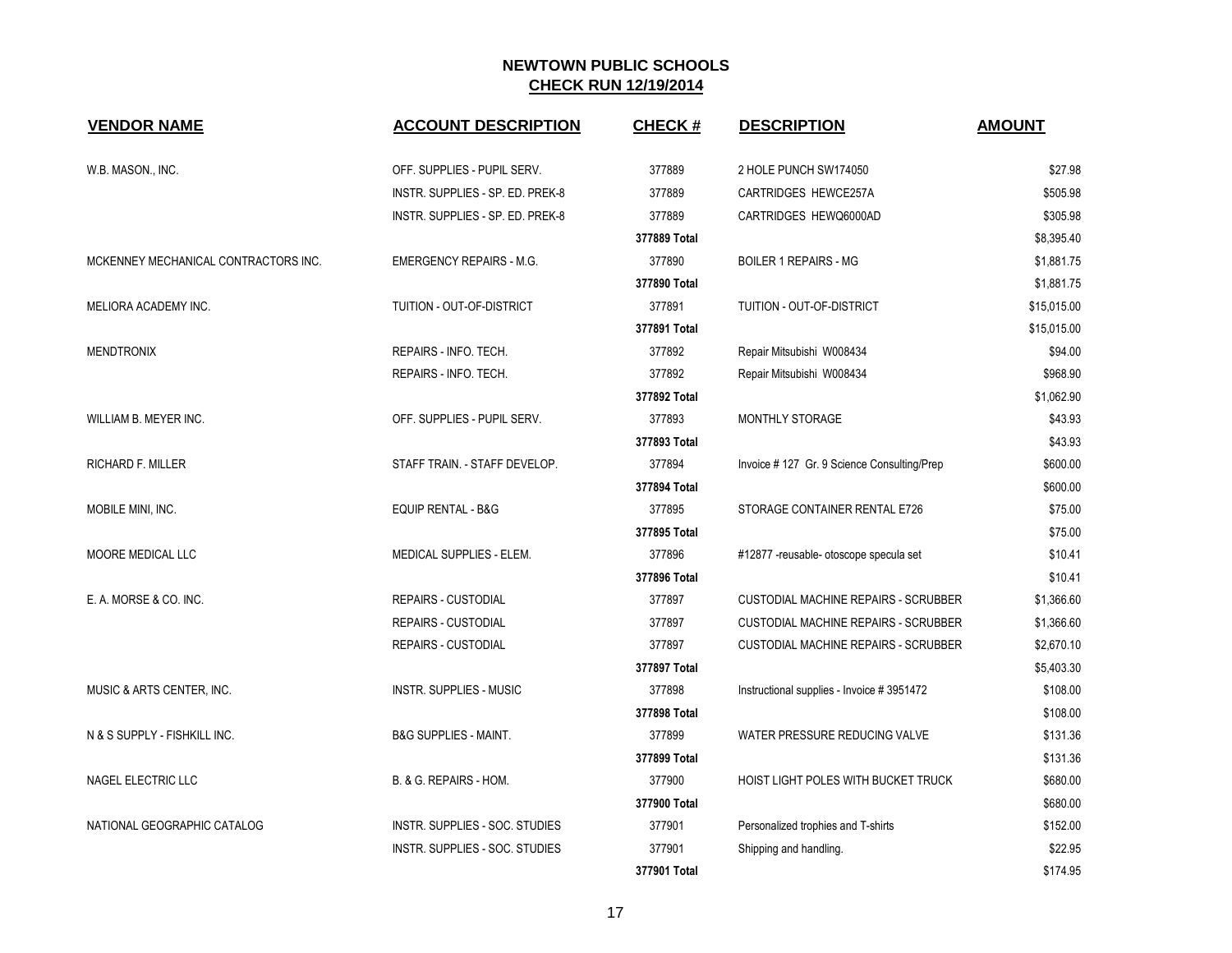| <b>VENDOR NAME</b>         | <b>ACCOUNT DESCRIPTION</b>       | <b>CHECK#</b> | <b>DESCRIPTION</b>                 | <b>AMOUNT</b> |
|----------------------------|----------------------------------|---------------|------------------------------------|---------------|
| <b>NCS PEARSON INC.</b>    | <b>INSTR. SUPPLIES - PSYCH.</b>  | 377902        | TONI-4 0158177010 KIT              | \$376.00      |
|                            | INSTR. SUPPLIES - PSYCH.         | 377902        | <b>SHIPPING</b>                    | \$22.56       |
|                            |                                  | 377902 Total  |                                    | \$398.56      |
| <b>NEOPOST NEW ENGLAND</b> | OFF. SUPPLIES - BUS. SERV.       | 377903        | POSTAGE MACH INK CART #413554T     | \$175.00      |
|                            | OFF. SUPPLIES - BUS. SERV.       | 377903        | <b>SHIPPING</b>                    | \$15.00       |
|                            |                                  | 377903 Total  |                                    | \$190.00      |
| NEWTOWN BOARD OF EDUCATION | <b>MEDICAL INS. PREMIUMS</b>     | 377904        | <b>LONG TERM DISABILITY</b>        | \$1,907.65    |
|                            | <b>ADMINISTRATION FEES</b>       | 377904        | <b>DENTAL ADM</b>                  | \$2,790.00    |
|                            | <b>ADMINISTRATION FEES</b>       | 377904        | RETIREE ADM FEE NOV 2014           | \$235.00      |
|                            | <b>ADMINISTRATION FEES</b>       | 377904        | COBRA ADM FEE DEC 2014             | \$300.00      |
|                            | LIFE INSURANCE                   | 377904        | <b>AD&amp;D PREMIUM</b>            | \$1,177.86    |
|                            | LIFE INSURANCE                   | 377904        | LIFE PREMIUM                       | \$5,889.30    |
|                            |                                  | 377904 Total  |                                    | \$12,299.81   |
| NEWTOWN CULINARY           | INSTR. SUPPLIES - T.A.P./FLEX    | 377905        | <b>TEACHER APPRECIATION DINNER</b> | \$100.00      |
|                            |                                  | 377905 Total  |                                    | \$100.00      |
| <b>NEWTOWN GREENERY</b>    | INSTR. SUPPLIES - CLASSROOM      | 377906        | <b>VETERAN S DAY ASSEMBLY</b>      | \$144.00      |
|                            |                                  | 377906 Total  |                                    | \$144.00      |
| NEWTOWN HARDWARE           | <b>B&amp;G SUPPLIES - MAINT.</b> | 377907        | MAINTENANCE SUPPLIES 2014-2015     | \$63.10       |
|                            | <b>B&amp;G SUPPLIES - MAINT.</b> | 377907        | MAINTENANCE SUPPLIES 2014-2015     | \$32.93       |
|                            | <b>B&amp;G SUPPLIES - MAINT.</b> | 377907        | MAINTENANCE SUPPLIES 2014-2015     | \$13.64       |
|                            | <b>B&amp;G SUPPLIES - MAINT.</b> | 377907        | MAINTENANCE SUPPLIES 2014-2015     | \$21.94       |
|                            | <b>B&amp;G SUPPLIES - MAINT.</b> | 377907        | MAINTENANCE SUPPLIES 2014-2015     | \$22.57       |
|                            | <b>B&amp;G SUPPLIES - MAINT.</b> | 377907        | MAINTENANCE SUPPLIES 2014-2015     | \$9.89        |
|                            | <b>B&amp;G SUPPLIES - MAINT.</b> | 377907        | MAINTENANCE SUPPLIES 2014-2015     | \$11.68       |
|                            | <b>B&amp;G SUPPLIES - MAINT.</b> | 377907        | MAINTENANCE SUPPLIES 2014-2015     | \$14.39       |
|                            | <b>B&amp;G SUPPLIES - MAINT.</b> | 377907        | MAINTENANCE SUPPLIES 2014-2015     | \$29.72       |
|                            | <b>B&amp;G SUPPLIES - MAINT.</b> | 377907        | MAINTENANCE SUPPLIES 2014-2015     | \$117.83      |
|                            | <b>B&amp;G SUPPLIES - MAINT.</b> | 377907        | MAINTENANCE SUPPLIES 2014-2015     | \$27.86       |
|                            | <b>B&amp;G SUPPLIES - MAINT.</b> | 377907        | MAINTENANCE SUPPLIES 2014-2015     | \$94.34       |
|                            | <b>B&amp;G SUPPLIES - MAINT.</b> | 377907        | MAINTENANCE SUPPLIES 2014-2015     | \$9.14        |
|                            | <b>B&amp;G SUPPLIES - MAINT.</b> | 377907        | MAINTENANCE SUPPLIES 2014-2015     | \$11.03       |
|                            | <b>B&amp;G SUPPLIES - MAINT.</b> | 377907        | MAINTENANCE SUPPLIES 2014-2015     | \$50.80       |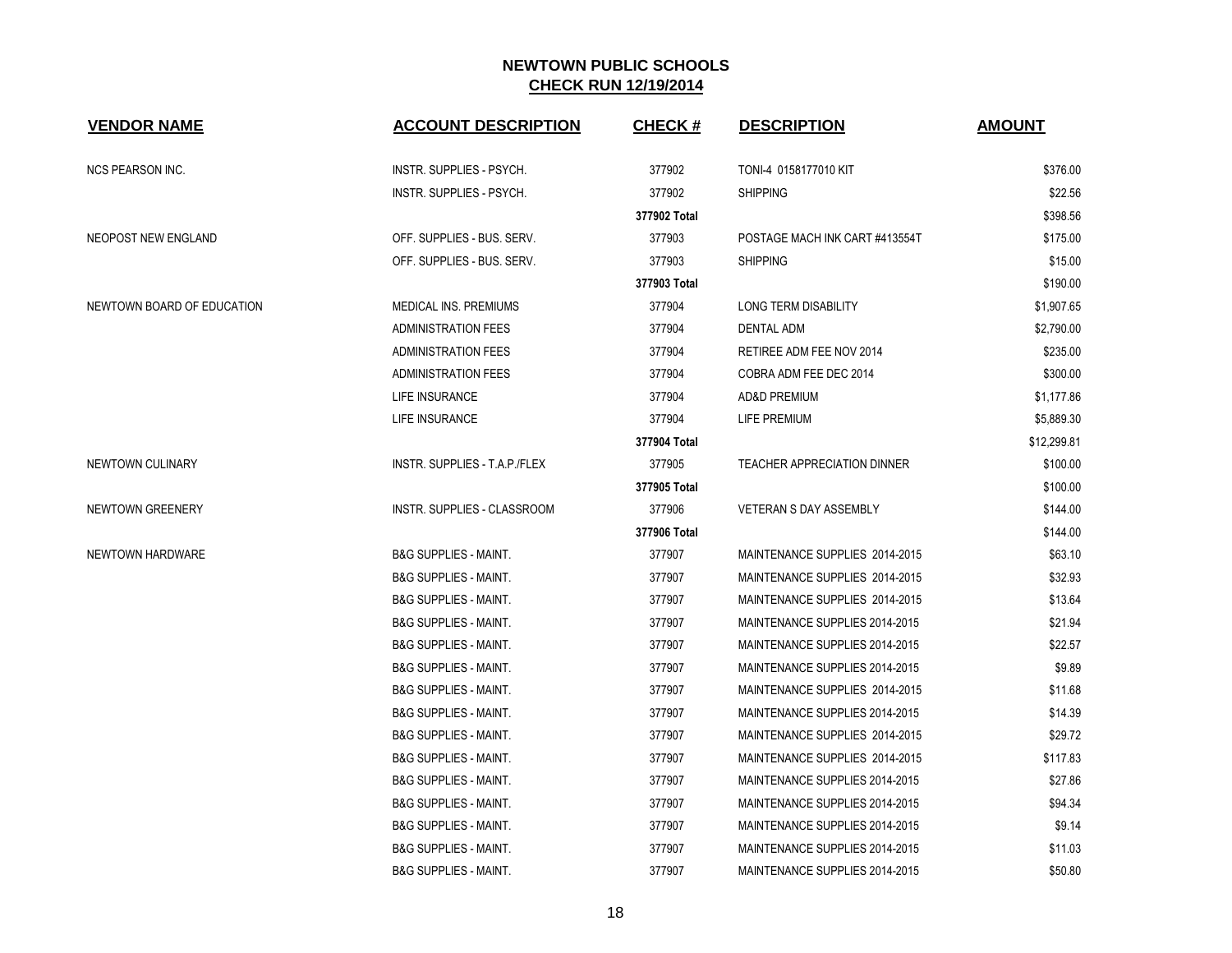| <b>VENDOR NAME</b>                  | <b>ACCOUNT DESCRIPTION</b>          | <b>CHECK#</b> | <b>DESCRIPTION</b>                         | <b>AMOUNT</b> |
|-------------------------------------|-------------------------------------|---------------|--------------------------------------------|---------------|
| NEWTOWN HARDWARE                    | <b>B&amp;G SUPPLIES - MAINT.</b>    | 377907        | MAINTENANCE SUPPLIES 2014-2015             | \$4.94        |
|                                     | <b>B&amp;G SUPPLIES - MAINT.</b>    | 377907        | MAINTENANCE SUPPLIES 2014-2015             | \$3.59        |
|                                     | <b>B&amp;G SUPPLIES - MAINT.</b>    | 377907        | MAINTENANCE SUPPLIES 2014-2015             | \$17.48       |
|                                     | <b>B&amp;G SUPPLIES - MAINT.</b>    | 377907        | MAINTENANCE SUPPLIES 2014-2015             | \$103.40      |
|                                     |                                     | 377907 Total  |                                            | \$660.27      |
| NEWTOWN MIDDLE SCHOOL               | CONTRACTED SERV. - SPORTS           | 377908        | For payment of umpires and referees        | \$241.80      |
|                                     | CONTRACTED SERV. - SPORTS           | 377908        | For payment of umpires and referees        | \$604.50      |
|                                     |                                     | 377908 Total  |                                            | \$846.30      |
| DONNA NORLING                       | INSTR. SUPPLIES - CLASSROOM         | 377909        | MEETING SUPPLIES                           | \$49.95       |
|                                     |                                     | 377909 Total  |                                            | \$49.95       |
| NYA SPORTS & FITNESS CENTER         | CONTRACTED SERV. - TRANSITIONAL     | 377910        | CONTRACTED SERV. - TRANSITIONAL            | \$210.00      |
|                                     |                                     | 377910 Total  |                                            | \$210.00      |
| ON-SITE SHREDDING                   | CONTRACTED SERV. - BUS. SERV.       | 377911        | SHREDDING SERV AT C/O 2014/15              | \$35.00       |
|                                     |                                     | 377911 Total  |                                            | \$35.00       |
| OTIS ELEVATOR COMPANY               | <b>B&amp;G CONTRACTED SERV.</b>     | 377912        | ELEVATOR SVC CONTRACT -2014-2015           | \$267.57      |
|                                     |                                     | 377912 Total  |                                            | \$267.57      |
| OVERHEAD DOOR COMPANY OF BROOKFIELD | B. & G. REPAIRS - H.S.              | 377913        | REPAIR OVERHEAD DOOR IN CAFÉ - NHS         | \$165.00      |
|                                     |                                     | 377913 Total  |                                            | \$165.00      |
| LORI L. OVERLAND M.S. CCC           | PROF. SERV. - SP/HEAR.              | 377914        | PROF. SERV. - SP/HEAR.                     | \$1,000.00    |
|                                     |                                     | 377914 Total  |                                            | \$1,000.00    |
| CHRISTOPHER PADULA                  | <b>B&amp;G SUPPLIES - CUSTODIAL</b> | 377915        | SHOES (50059)                              | \$82.49       |
|                                     |                                     | 377915 Total  |                                            | \$82.49       |
| MICHELLE PASSAMANO                  | STAFF TRAIN. - SUPER.               | 377916        | PROF DEVELOPMENT                           | \$400.00      |
|                                     |                                     | 377916 Total  |                                            | \$400.00      |
| PEARSON EDUCATION INC.              | TEXTBOOKS - CLASSROOM               | 377917        | Word & Picture Sorts for Emergent Spellers | \$119.07      |
|                                     |                                     | 377917 Total  |                                            | \$119.07      |
| PEARSON EDUCATION INC.              | INSTR. SUPPLIES - SP. ED. H.S.      | 377918        | INSTR. SUPPLIES - SP. ED. H.S.             | \$514.70      |
|                                     | INSTR. SUPPLIES - SP. ED. H.S.      | 377918        | INSTR. SUPPLIES - SP. ED. H.S.             | \$72.47       |
|                                     | INSTR. SUPPLIES - SP. ED. H.S.      | 377918        | INSTR. SUPPLIES - SP. ED. H.S.             | \$205.97      |
|                                     | INSTR. SUPPLIES - SP. ED. H.S.      | 377918        | <b>SHIPPING</b>                            | \$79.32       |
|                                     |                                     | 377918 Total  |                                            | \$872.46      |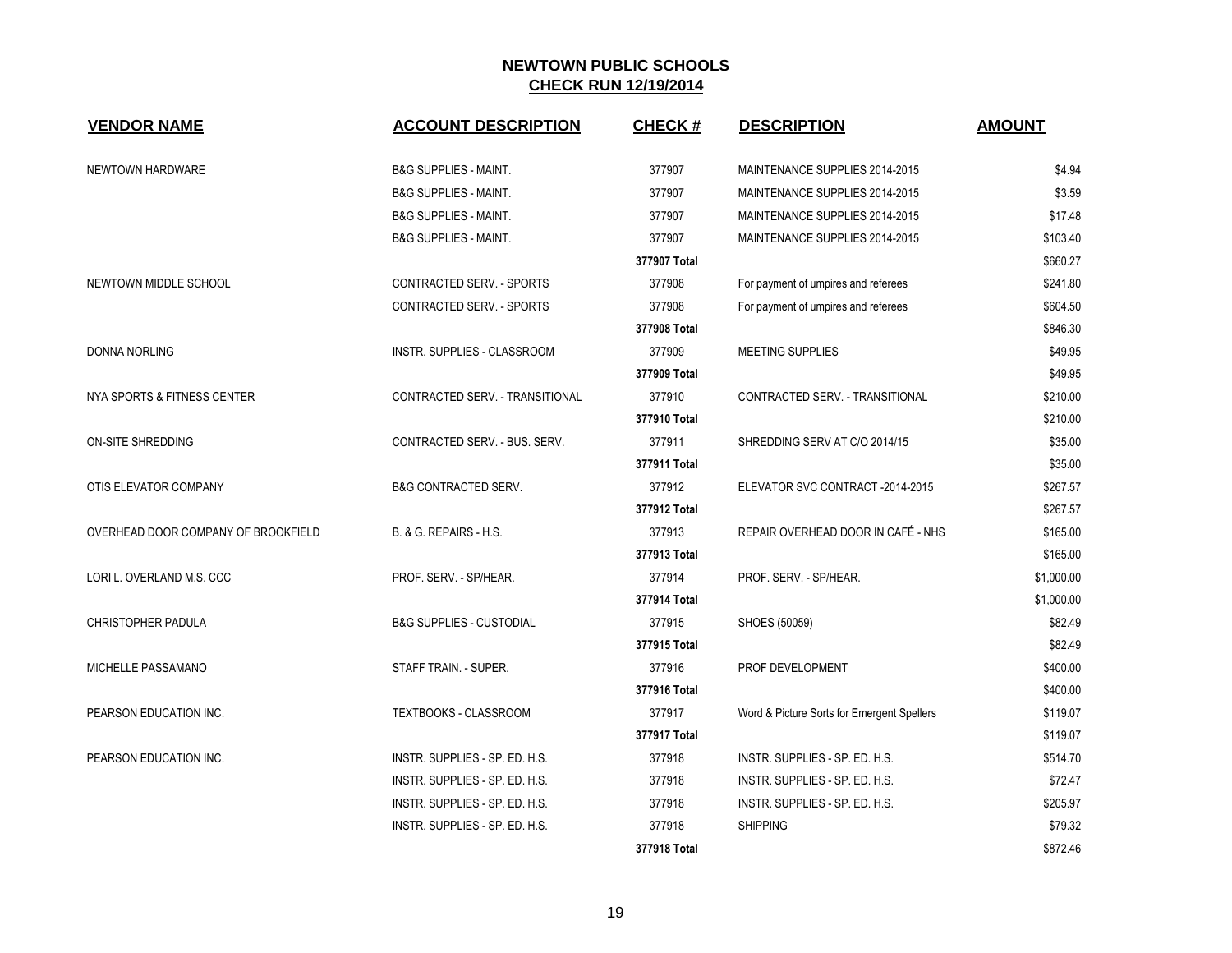| <b>VENDOR NAME</b>         | <b>ACCOUNT DESCRIPTION</b>          | <b>CHECK#</b> | <b>DESCRIPTION</b>                  | <b>AMOUNT</b> |
|----------------------------|-------------------------------------|---------------|-------------------------------------|---------------|
| J.W. PEPPER & SON INC.     | <b>INSTR. SUPPLIES - MUSIC</b>      | 377919        | MUSIC SUPPLIES                      | \$105.99      |
|                            | <b>INSTR. SUPPLIES - MUSIC</b>      | 377919        | Music, Count Bubba and Cool.        | \$100.99      |
|                            |                                     | 377919 Total  |                                     | \$206.98      |
| PETTY CASH                 | POSTAGE - ADMIN.                    | 377920        | PETTY CASH                          | \$12.24       |
|                            | <b>INSTR. SUPPLIES - MUSIC</b>      | 377920        | PETTY CASH                          | \$14.99       |
|                            | STAFF TRAIN. - CLASSROOM            | 377920        | PETTY CASH                          | \$42.04       |
|                            | INSTR. SUPPLIES - CLASSROOM         | 377920        | PETTY CASH                          | \$25.00       |
|                            |                                     | 377920 Total  |                                     | \$94.27       |
| PETTY CASH H/S SPECIAL ED. | INSTR. SUPPLIES - SP. ED. H.S.      | 377921        | PETTY CASH                          | \$270.10      |
|                            |                                     | 377921 Total  |                                     | \$270.10      |
| <b>PHONAK LLC</b>          | EQUIPMENT - SP/HEAR.                | 377922        | EQUIPMENT - SP/HEAR.                | \$38.34       |
|                            | EQUIPMENT - SP/HEAR.                | 377922        | EQUIPMENT - SP/HEAR.                | \$2,022.20    |
|                            |                                     | 377922 Total  |                                     | \$2,060.54    |
| <b>MARK PIROZZOLI</b>      | <b>B&amp;G SUPPLIES - CUSTODIAL</b> | 377923        | SHOES (50059)                       | \$100.00      |
|                            |                                     | 377923 Total  |                                     | \$100.00      |
| PLAYGROUND MEDIC           | <b>EMERGENCY REPAIRS - RIS.</b>     | 377924        | PLAYGROUND EQUIPMENT REPAIR - RIS   | \$2,095.00    |
|                            |                                     | 377924 Total  |                                     | \$2,095.00    |
| MARK J. POMPANO            | STAFF TRAVEL - SECURITY             | 377925        | TRAVEL NOV 2014                     | \$92.40       |
|                            |                                     | 377925 Total  |                                     | \$92.40       |
| PRO-ED                     | <b>INSTR. SUPPLIES - SP/HEAR.</b>   | 377926        | WORD TEST -3 #34250 ELEMENTARY      | \$159.95      |
|                            | <b>INSTR. SUPPLIES - SP/HEAR.</b>   | 377926        | PROTOCOLS ITEM 34181                | \$41.95       |
|                            | INSTR. SUPPLIES - SP/HEAR.          | 377926        | <b>SHIPPING</b>                     | \$20.19       |
|                            |                                     | 377926 Total  |                                     | \$222.09      |
| <b>BARBARA REILLY</b>      | MEMBERSHIPS - ELEM.                 | 377927        | <b>NURSE LICENSE</b>                | \$105.00      |
|                            |                                     | 377927 Total  |                                     | \$105.00      |
| RICCIO LANDSCAPING LLC     | <b>B&amp;G CONTRACTED SERV.</b>     | 377928        | TREE REMOVAL - MG / HOM             | \$5,600.00    |
|                            |                                     | 377928 Total  |                                     | \$5,600.00    |
| <b>RING'S END</b>          | B. & G. REPAIRS - H.                | 377929        | FIRE DOORS - HAWLEY                 | \$95.88       |
|                            |                                     | 377929 Total  |                                     | \$95.88       |
| RYONET CORPORATION         | <b>INSTR. SUPPLIES - TECH ED.</b>   | 377930        | SCREEN SCREENING SUPPLIES- SEE CART | \$200.89      |
|                            |                                     | 377930 Total  |                                     | \$200.89      |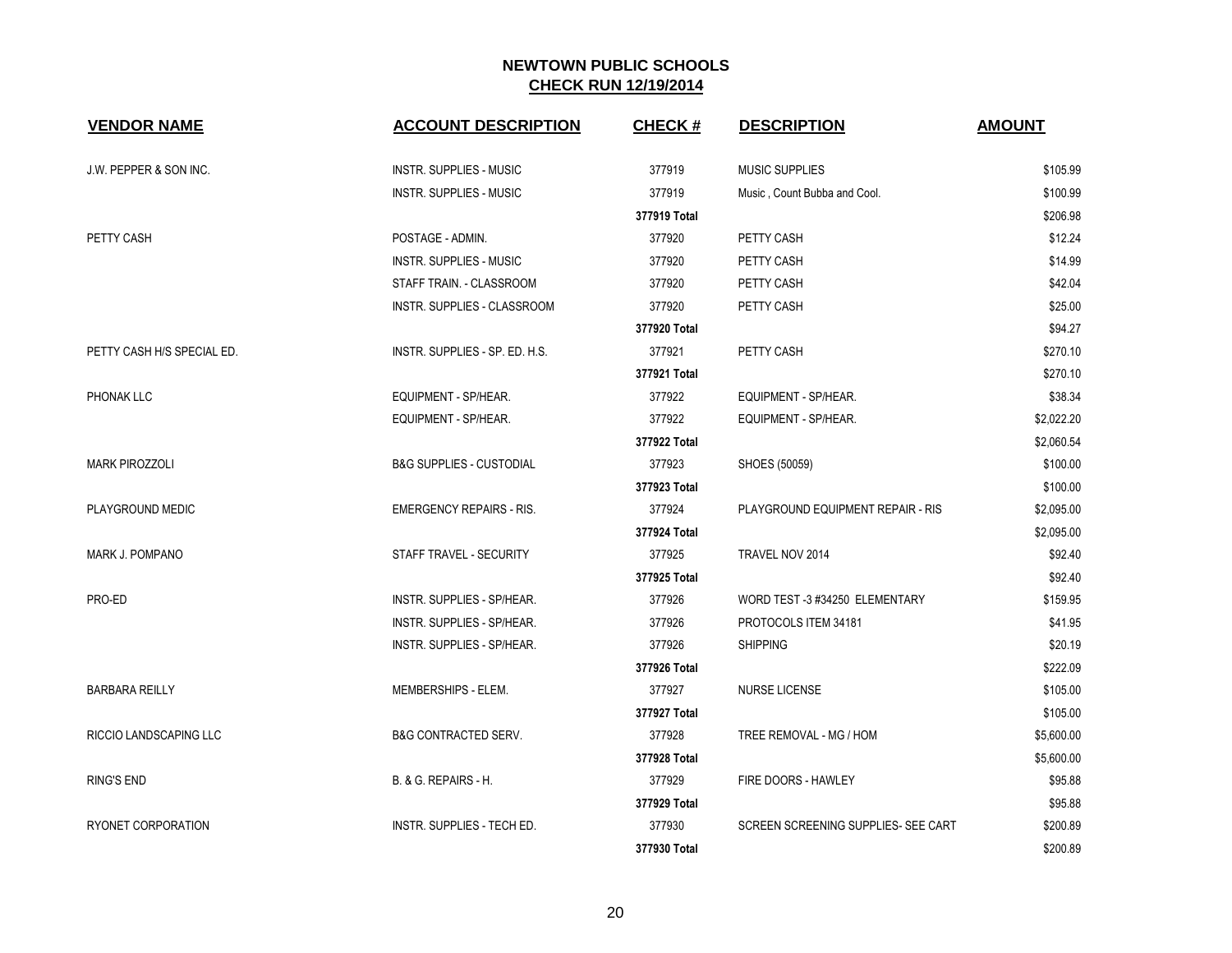| <b>VENDOR NAME</b>            | <b>ACCOUNT DESCRIPTION</b>     | <b>CHECK#</b> | <b>DESCRIPTION</b>                           | <b>AMOUNT</b> |
|-------------------------------|--------------------------------|---------------|----------------------------------------------|---------------|
| <b>SCHOLASTIC BOOK FAIRS</b>  | <b>TEXTBOOKS - ENGLISH</b>     | 377931        | For purchase of books at warehouse sale.     | \$524.50      |
|                               |                                | 377931 Total  |                                              | \$524.50      |
| <b>SCHOLASTIC BOOK FAIRS</b>  | <b>TEXTBOOKS - ENGLISH</b>     | 377932        | For purchase of books at warehouse sale.     | \$1,994.55    |
|                               |                                | 377932 Total  |                                              | \$1,994.55    |
| SCHOLASTIC LIBRARY PUBLISHING | CONTRACTED SERV. - LIBRARY     | 377933        | BookFlix, TrueFlix, Grolier Multimedia       | \$1,827.00    |
|                               |                                | 377933 Total  |                                              | \$1,827.00    |
| <b>SCHOOL SPECIALTY</b>       | <b>INSTR. SUPPLIES - ART</b>   | 377934        | Items per attached list for Art instruction  | \$268.35      |
|                               | INSTR. SUPPLIES - CLASSROOM    | 377934        | Tri-Write Ticonderoga #2 Pencils # 9         | \$59.50       |
|                               | INSTR. SUPPLIES - CLASSROOM    | 377934        | Ticonderoga Bgnr Pencils w/Erasers #9        | \$36.64       |
|                               | INSTR. SUPPLIES - CLASSROOM    | 377934        | 9-077235-030 Sch Sm Felt Tip Pen Fine Black  | \$7.66        |
|                               | INSTR. SUPPLIES - CLASSROOM    | 377934        | Sharpie Markers Fine Black #9-077399-030     | \$35.04       |
|                               | INSTR. SUPPLIES - CLASSROOM    | 377934        | Highland Masking Tape #9-040596-030          | \$18.70       |
|                               | INSTR. SUPPLIES - CLASSROOM    | 377934        | Post It Notes 3 x 5 # 9-028640               | \$85.72       |
|                               | INSTR. SUPPLIES - CLASSROOM    | 377934        | Sch Sm Kraft W/Clasp Envelopes 6 x 9         | \$19.95       |
|                               | INSTR. SUPPLIES - CLASSROOM    | 377934        | Sch Sm Hanging Fil Fldrs #9-070314-030       | \$42.40       |
|                               | INSTR. SUPPLIES - CLASSROOM    | 377934        | Comp Books 100 Shts Hard Cover               | \$80.00       |
|                               | INSTR. SUPPLIES - CLASSROOM    | 377934        | White Tagboard #9-085484-030                 | \$35.70       |
|                               | INSTR. SUPPLIES - CLASSROOM    | 377934        | Colored Tagboard #90085521-030               | \$29.95       |
|                               | INSTR. SUPPLIES - CLASSROOM    | 377934        | scotch tape #9-04070-030                     | \$75.50       |
|                               | INSTR. SUPPLIES - CLASSROOM    | 377934        | Manual Sharpeners #9-380144-030              | \$20.46       |
|                               |                                | 377934 Total  |                                              | \$815.57      |
| SCHOOL SPECIALTY INC.         | INSTR. SUPPLIES - WORLD LANG.  | 377935        | ITEM: 1481867 BOOK CRB/LPB COMBO 7           | \$27.90       |
|                               | INSTR. SUPPLIES - WORLD LANG.  | 377935        | ITEM 084949 LABEL LASER-INK-JET FILE         | \$6.60        |
|                               | INSTR. SUPPLIES - WORLD LANG.  | 377935        | ITEM 1313978 - 1 INCH BOOK RING 100/BX SILVI | \$17.23       |
|                               | INSTR. SUPPLIES - WORLD LANG.  | 377935        | ITEM 1313982 BOOK RING 3 IN 10/BX SILVER     | \$5.62        |
|                               | INSTR. SUPPLIES - WORLD LANG.  | 377935        | ITEM 1313981 BOOK RING 2 IN 50/BOX SILVER    | \$12.68       |
|                               | INSTR. SUPPLIES - WORLD LANG.  | 377935        | ITEM 091446 - WIPES CLOROX DISINFECTING      | \$75.02       |
|                               | INSTR. SUPPLIES - SOC. STUDIES | 377935        | ITEM 1481867 COMBO GRADE-LESSON              | \$13.95       |
|                               | INSTR. SUPPLIES - SOC. STUDIES | 377935        | item 1110693 COLOR POST ITS 3X3-SS           | \$61.62       |
|                               | INSTR. SUPPLIES - SOC. STUDIES | 377935        | ITEM 1312011 POST-UT POP UPS TROPICAL        | \$41.90       |
|                               | INSTR. SUPPLIES - SOC. STUDIES | 377935        | ITEM 1117617 STAPLER ECON FULL               | \$58.00       |
|                               |                                | 377935 Total  |                                              | \$320.52      |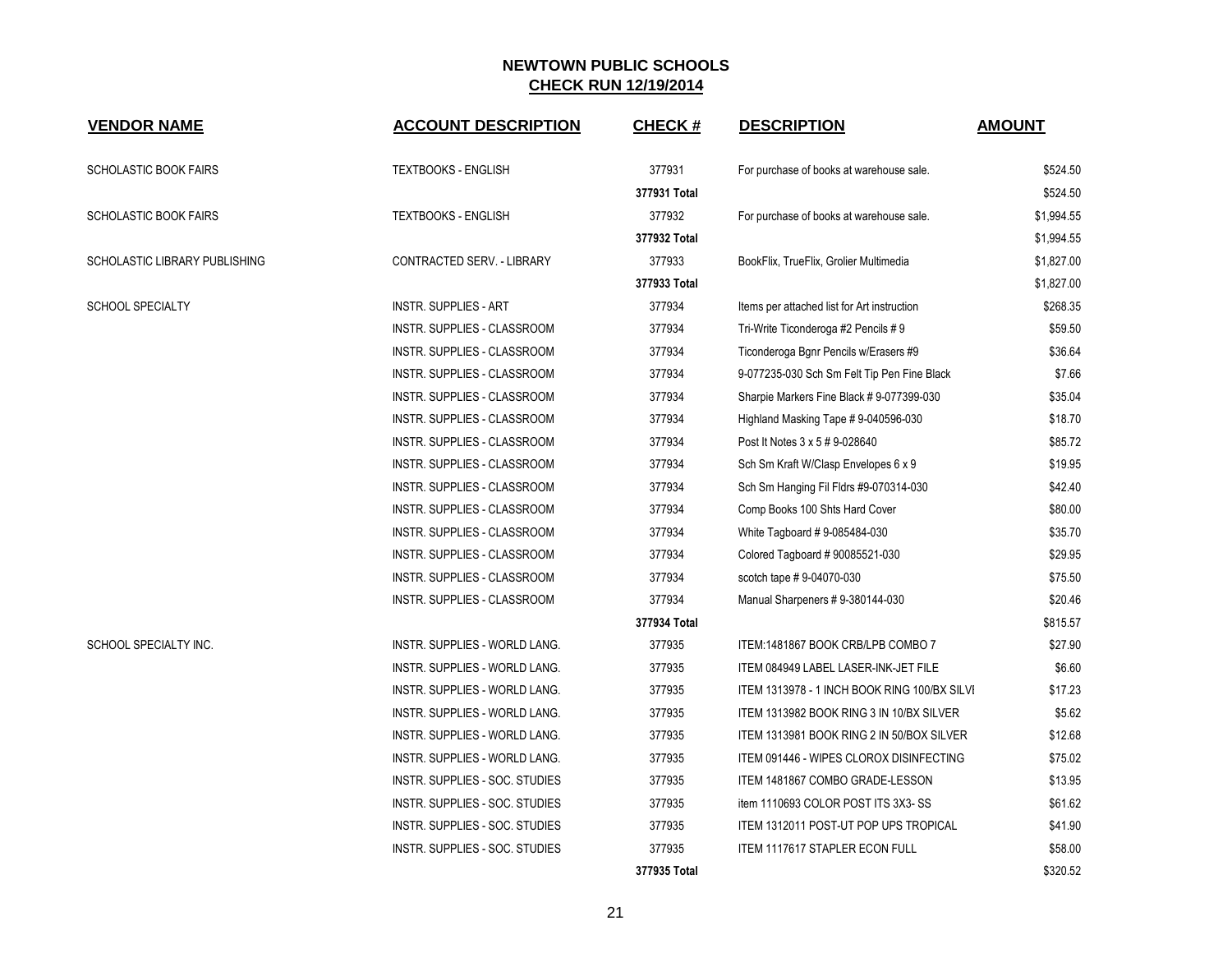| <b>VENDOR NAME</b>              | <b>ACCOUNT DESCRIPTION</b>        | <b>CHECK#</b> | <b>DESCRIPTION</b>                          | <b>AMOUNT</b> |
|---------------------------------|-----------------------------------|---------------|---------------------------------------------|---------------|
| <b>SECURE ECO SHRED</b>         | OFF. SUPPLIES - ADMIN.            | 377936        | Monthly shredding - Invoice #1118-4245      | \$35.00       |
|                                 |                                   | 377936 Total  |                                             | \$35.00       |
| J.A. SEXAUER                    | <b>B&amp;G SUPPLIES - MAINT.</b>  | 377937        | <b>BALL VALVE - PLUMBING SUPPLIES</b>       | \$76.68       |
|                                 |                                   | 377937 Total  |                                             | \$76.68       |
| SHEFFIELD POTTERY INC.          | <b>INSTR. SUPPLIES - ART</b>      | 377938        | New England White talc low Earthenware Clay | \$174.00      |
|                                 |                                   | 377938 Total  |                                             | \$174.00      |
| RACHEL SMITH                    | INSTR. SUPPLIES - COMPUTER ED.    | 377939        | <b>SUPPLIES</b>                             | \$95.96       |
|                                 | INSTR. SUPPLIES - COMPUTER ED.    | 377939        | <b>SUPPLIES</b>                             | \$99.98       |
|                                 |                                   | 377939 Total  |                                             | \$195.94      |
| SOCIAL THINKING PUBLISHING INC. | <b>INSTR. SUPPLIES - SP/HEAR.</b> | 377940        | PLEASE ORDER AS PER ATTACHED                | \$213.00      |
|                                 | INSTR. SUPPLIES - SP/HEAR.        | 377940        | <b>SHIPPING</b>                             | \$22.00       |
|                                 |                                   | 377940 Total  |                                             | \$235.00      |
| SOUND ADVICE, INC.              | <b>REPAIRS - MUSIC</b>            | 377941        | For payment of Piano tuning and repair.     | \$490.00      |
|                                 | <b>REPAIRS - MUSIC</b>            | 377941        | For payment of Piano tuning and repair.     | \$210.00      |
|                                 |                                   | 377941 Total  |                                             | \$700.00      |
| STADIUM SYSTEM, INC.            | <b>REPAIRS - SPORTS</b>           | 377942        | <b>BASKETBALL RECONDITIONING</b>            | \$340.80      |
|                                 | <b>REPAIRS - SPORTS</b>           | 377942        | <b>LACROSSE RECONDITIONING</b>              | \$866.50      |
|                                 |                                   | 377942 Total  |                                             | \$1,207.30    |
| STEPNEY HARDWARE INC.           | <b>B&amp;G SUPPLIES - MAINT.</b>  | 377943        | MAINTENANCE SUPPLIES - 2014-2015            | \$155.84      |
|                                 | <b>B&amp;G SUPPLIES - MAINT.</b>  | 377943        | MAINTENANCE SUPPLIES - 2014-2015            | \$35.98       |
|                                 | <b>B&amp;G SUPPLIES - MAINT.</b>  | 377943        | MAINTENANCE SUPPLIES - 2014-2015            | \$17.98       |
|                                 | <b>B&amp;G SUPPLIES - MAINT.</b>  | 377943        | MAINTENANCE SUPPLIES - 2014-2015            | \$201.87      |
|                                 | <b>B&amp;G SUPPLIES - MAINT.</b>  | 377943        | MAINTENANCE SUPPLIES - 2014-2015            | \$108.76      |
|                                 |                                   | 377943 Total  |                                             | \$520.43      |
| <b>PRIVATE</b>                  | PROF. SERV. - SP/HEAR.            | 377944        | PROF. SERV. - SP/HEAR.                      | \$750.00      |
|                                 |                                   | 377944 Total  |                                             | \$750.00      |
| SUPERIOR CLEANERS AND TAILORS   | INSTR. SUPPLIES - SP. ED. PREK-8  | 377945        | STARR PROGRAM LAUNDRY                       | \$16.50       |
|                                 | INSTR. SUPPLIES - SP. ED. PREK-8  | 377945        | STARR PROGRAM LAUNDRY                       | \$16.50       |
|                                 |                                   | 377945 Total  |                                             | \$33.00       |
| TAX COLLECTOR NEWTOWN           | SEWER OPERATION & MAINT.          | 377946        | SEWER USE H/S                               | \$3,962.61    |
|                                 | SEWER OPERATION & MAINT.          | 377946        | <b>SEWER USE HAW</b>                        | \$307.75      |
|                                 | SEWER OPERATION & MAINT.          | 377946        | SEWER USE S/H                               | \$39.10       |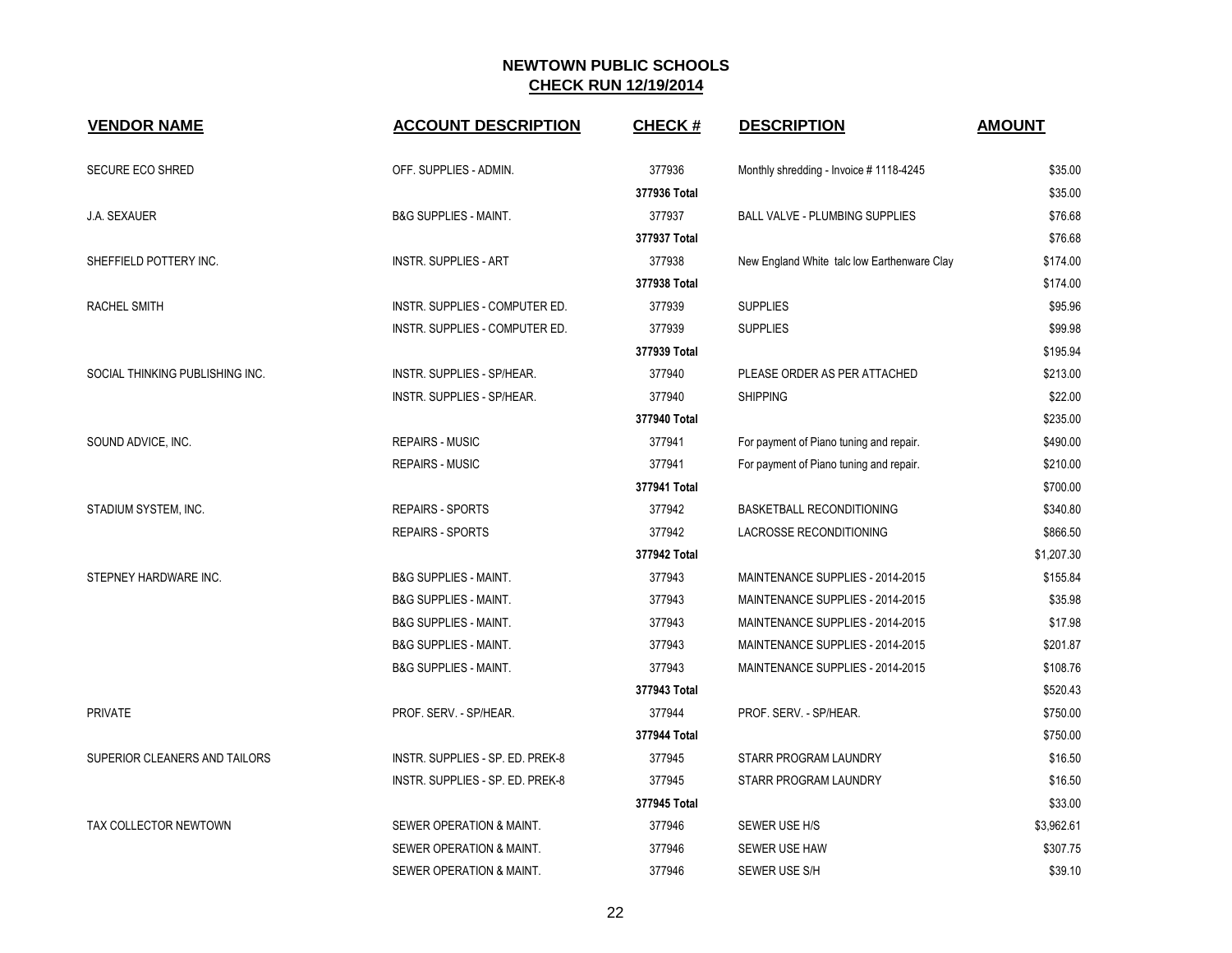| <b>VENDOR NAME</b>                   | <b>ACCOUNT DESCRIPTION</b>        | <b>CHECK#</b> | <b>DESCRIPTION</b>                       | <b>AMOUNT</b> |
|--------------------------------------|-----------------------------------|---------------|------------------------------------------|---------------|
| TAX COLLECTOR NEWTOWN                | SEWER OPERATION & MAINT.          | 377946        | SEWER USE M/S                            | \$960.77      |
|                                      |                                   | 377946 Total  |                                          | \$5,270.23    |
| MICHELLE TENENBAUM                   | INSTR. SUPPLIES - CLASSROOM       | 377947        | <b>CHORAL MUSIC</b>                      | \$48.75       |
|                                      |                                   | 377947 Total  |                                          | \$48.75       |
| TESTA REFRIGERATION, LLC             | <b>REPAIRS - CAFETERIA</b>        | 377948        | <b>REPAIRS WALKING FREEZER</b>           | \$400.00      |
|                                      | REPAIRS - CAFETERIA               | 377948        | REPAIRS WALKING COOLER                   | \$342.50      |
|                                      | REPAIRS - CAFETERIA               | 377948        | <b>OUTTAKES REPAIRS</b>                  | \$902.50      |
|                                      |                                   | 377948 Total  |                                          | \$1,645.00    |
| THYSSENKRUPP ELEVATOR CORP           | B&G CONTRACTED SERV.              | 377949        | ELEVATOR MAINT AGREEMENT                 | \$2,392.80    |
|                                      |                                   | 377949 Total  |                                          | \$2,392.80    |
| TLC STARR GLOBAL LEARNING NETWORK    | <b>INSTR. SUPPLIES - GUIDANCE</b> | 377950        | Book: Mind Body Skills                   | \$60.00       |
|                                      | <b>INSTR. SUPPLIES - GUIDANCE</b> | 377950        | Shipping charge                          | \$19.95       |
|                                      |                                   | 377950 Total  |                                          | \$79.95       |
| TOM'S SERVICE LLC                    | REPAIRS - CAFETERIA               | 377951        | ELEMENT, MOUNTING KIT & THERMOSTAT       | \$676.00      |
|                                      |                                   | 377951 Total  |                                          | \$676.00      |
| <b>TORRCO</b>                        | <b>B&amp;G SUPPLIES - MAINT.</b>  | 377952        | COUPLINGS, ADAPTERS, FLAPPER             | \$203.65      |
|                                      | <b>B&amp;G SUPPLIES - MAINT.</b>  | 377952        | COUPLINGS, ADAPTERS, FLAPPER             | \$123.35      |
|                                      | <b>B&amp;G SUPPLIES - MAINT.</b>  | 377952        | COUPLINGS, ADAPTERS, FLAPPER,            | \$234.80      |
|                                      | <b>B&amp;G SUPPLIES - MAINT.</b>  | 377952        | COUPLINGS, ADAPTERS, FLAPPER,            | \$185.10      |
|                                      |                                   | 377952 Total  |                                          | \$746.90      |
| USPS-HASLER (C/O)                    | POSTAGE - BUS. SERV.              | 377953        | POSTAGE FOR METER C/O 2014/15            | \$1,000.00    |
|                                      |                                   | 377953 Total  |                                          | \$1,000.00    |
| <b>WELLS FARGO EQUIPMENT FINANCE</b> | <b>EQUIP RENTAL - B&amp;G</b>     | 377954        | LEASE AGREEMENT DOOSAN FORKLIFT 2014/1   | \$477.98      |
|                                      |                                   | 377954 Total  |                                          | \$477.98      |
| WEST MUSIC COMPANY INC.              | <b>INSTR. SUPPLIES - MUSIC</b>    | 377955        | Music supplies-see attached-music stands | \$8.00        |
|                                      | <b>INSTR. SUPPLIES - MUSIC</b>    | 377955        | Music supplies-see attached-music stands | \$1,010.53    |
|                                      | <b>INSTR. SUPPLIES - MUSIC</b>    | 377955        | shipping/handling                        | \$91.35       |
|                                      |                                   | 377955 Total  |                                          | \$1,109.88    |
| WESTERN PSYCHOLOGICAL SERVICES       | INSTR. SUPPLIES - PSYCH.          | 377956        | CARS-2 KIT W-472                         | \$175.00      |
|                                      | INSTR. SUPPLIES - PSYCH.          | 377956        | <b>SHIPPING</b>                          | \$17.50       |
|                                      | INSTR. SUPPLIES - SP. ED. H.S.    | 377956        | TORC-4 KIT ITEM EM-148                   | \$280.00      |
|                                      | INSTR. SUPPLIES - SP. ED. H.S.    | 377956        | <b>SHIPPING</b>                          | \$28.00       |